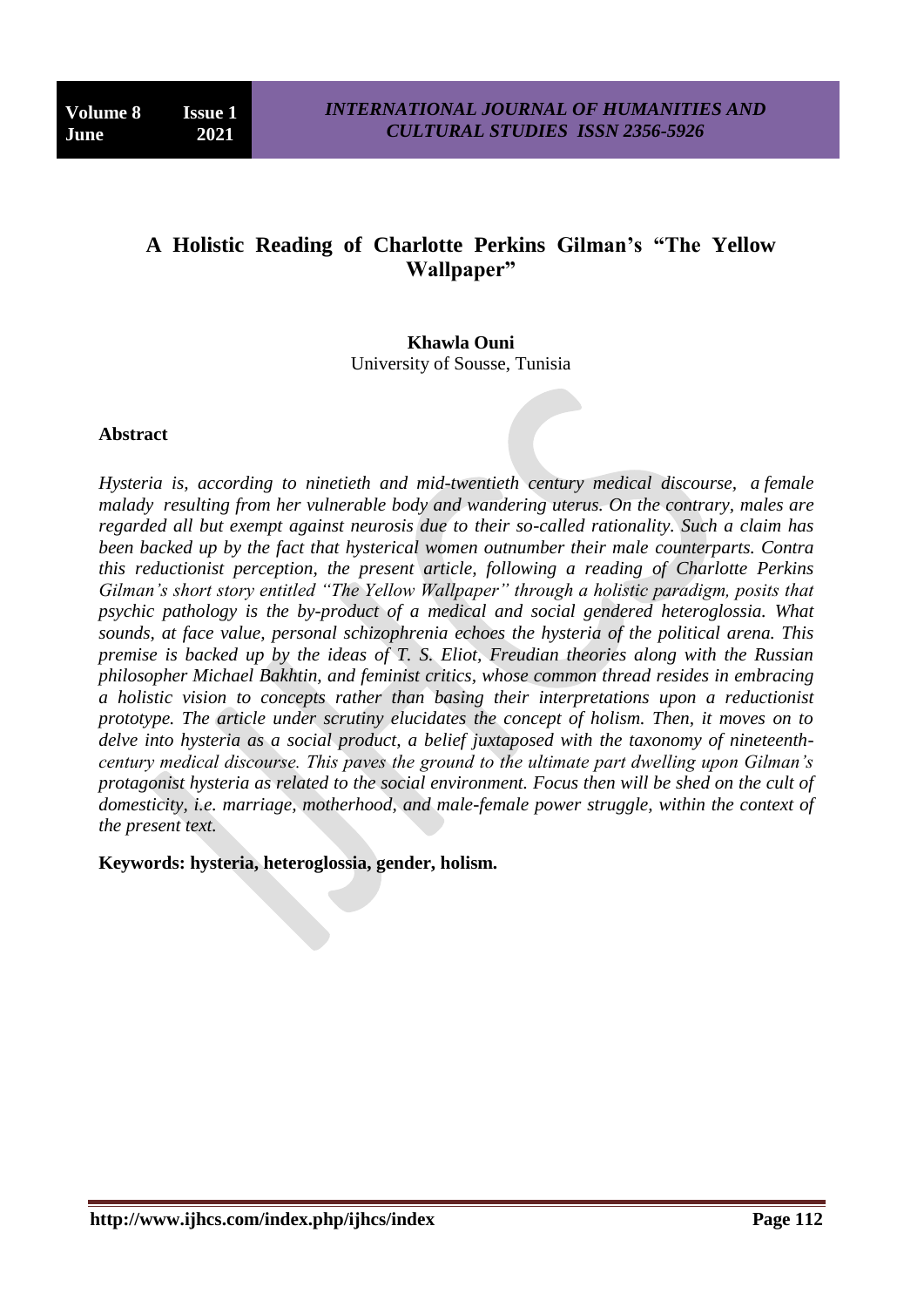Unlike the belief of patriarchal belief centered on what Michel Foucault calls "hysterization of woman" (qtd. in Redmann 205), the purpose of reading Charlotte Perkins Gilman's "The Yellow Wallpaper" through a holistic paradigm is to demonstrate that important differences between men and women in succumbing to hysteria are not based on "biological sex differences", but related to "social gender differences" (Williams 800). Henceforth, before delving into hysteria in Gilman"s text, it would be judicious to clarify, first, the concept of

**http://www.ijhcs.com/index.php/ijhcs/index Page 113**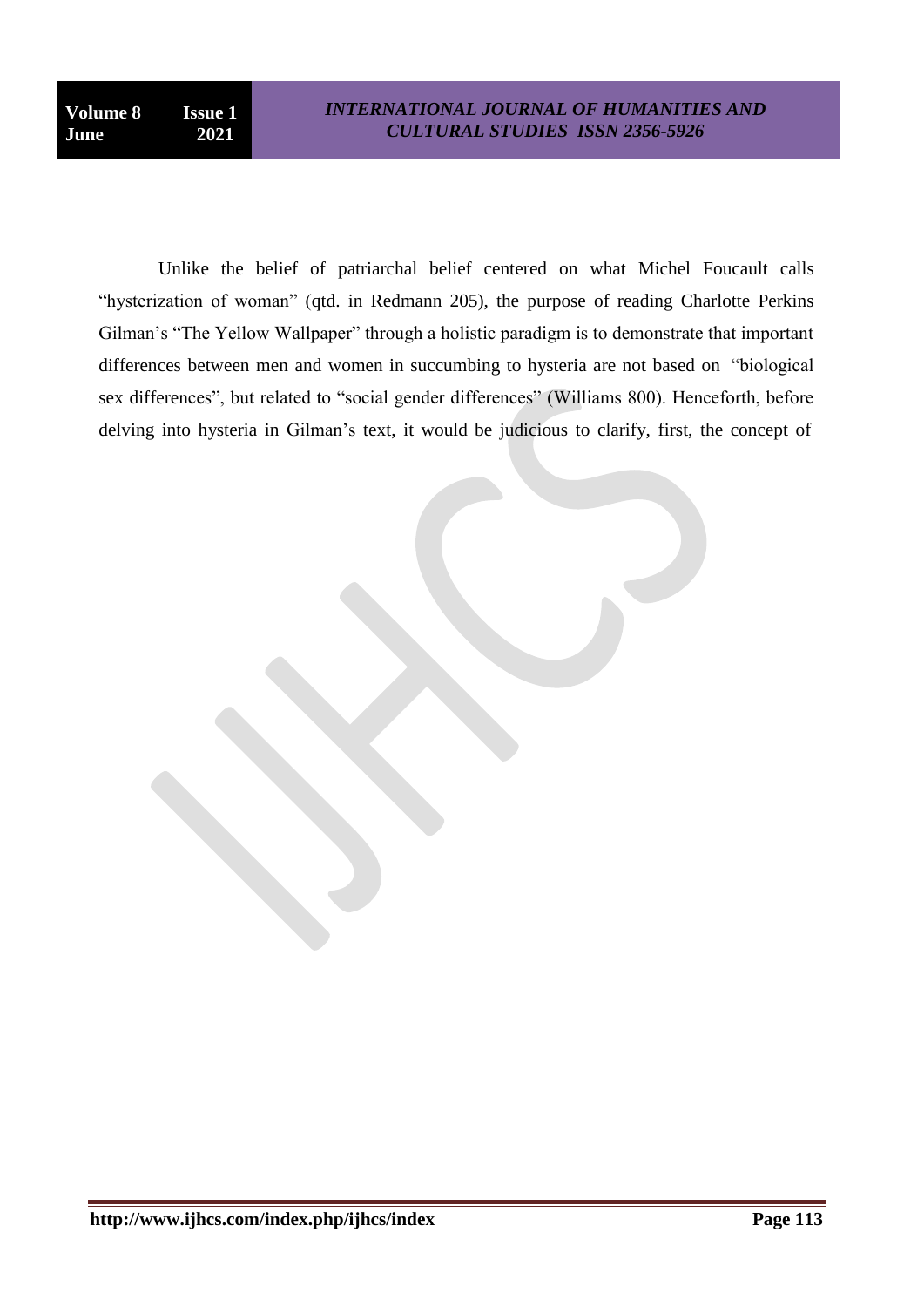holism and the different scholarly debates revolving around this theory. Holism is coined by the South African Jan Christian Smuts in his book *Holism and Evolution,* which he published in 1926. Smut postulates that the entire phenomena of any system are interdependent. A system, in his line of thought, is "an integrated whole" and cannot be understood by "reducing it to the sum of its parts" (Olshansky 59). Unlike the enlightenment interpretation of the world which views it as an assemblage of "neat" and "discrete categories", the holistic perception swims against this belief and underscores that everything is closely relational and interconnected. The holistic vision espouses "connectedness rather than separation, interdependence rather than independence" (Ife 95). It is grounded in a sustainable and mutually dependent and interactive world calling intention to bonds and liaisons between the "micro" and "macro" elements of any given system. Holism "deals with self-determined wholes, parts, their relationships, and their context". Context replicates "the social and cultural aspects of one"s life that influence how a person experiences feelings and events" (Olshansky59). Smut"s examination highlights linkages and continuities, which is well elaborated by T. S. Eliot whose core principles of holism represent "a tie to our past" (Shannon 25).

In his well-known essay, "Tradition and the Individual Talent", T. S. Eliot (1921) builds a basic cornerstone that deciphers the controverting debates concerning the so-called holistic vision through tying present artistic productions to past artistic ones. Hence, he focuses on the necessity of probing and scrutinizing the works of both the past as well as the present in the process of literary criticism. He advocates that "no poet, no artist of any art, has his complete meaning alone" (44). In this regard, in addition to acknowledging the inevitability of the originality and inventiveness of the author, he alludes to the linkage of any given literary work to what he labels "dead poets and artists." Eliot argues:

> No poet, no artist of any art has his complete meaning alone. His significance, his appreciation is the appreciation of his relation to the dead poets and artists. You cannot value him alone; you must set him; for contrast and comparison, among the dead. I mean this is a principle of aesthetic, not merely historical, criticism. The necessity that he shall conform, that he shall cohere,is not one-sided; what happens when a new work of art is created is something that happens simultaneously to all the works of art which preceded it. The existing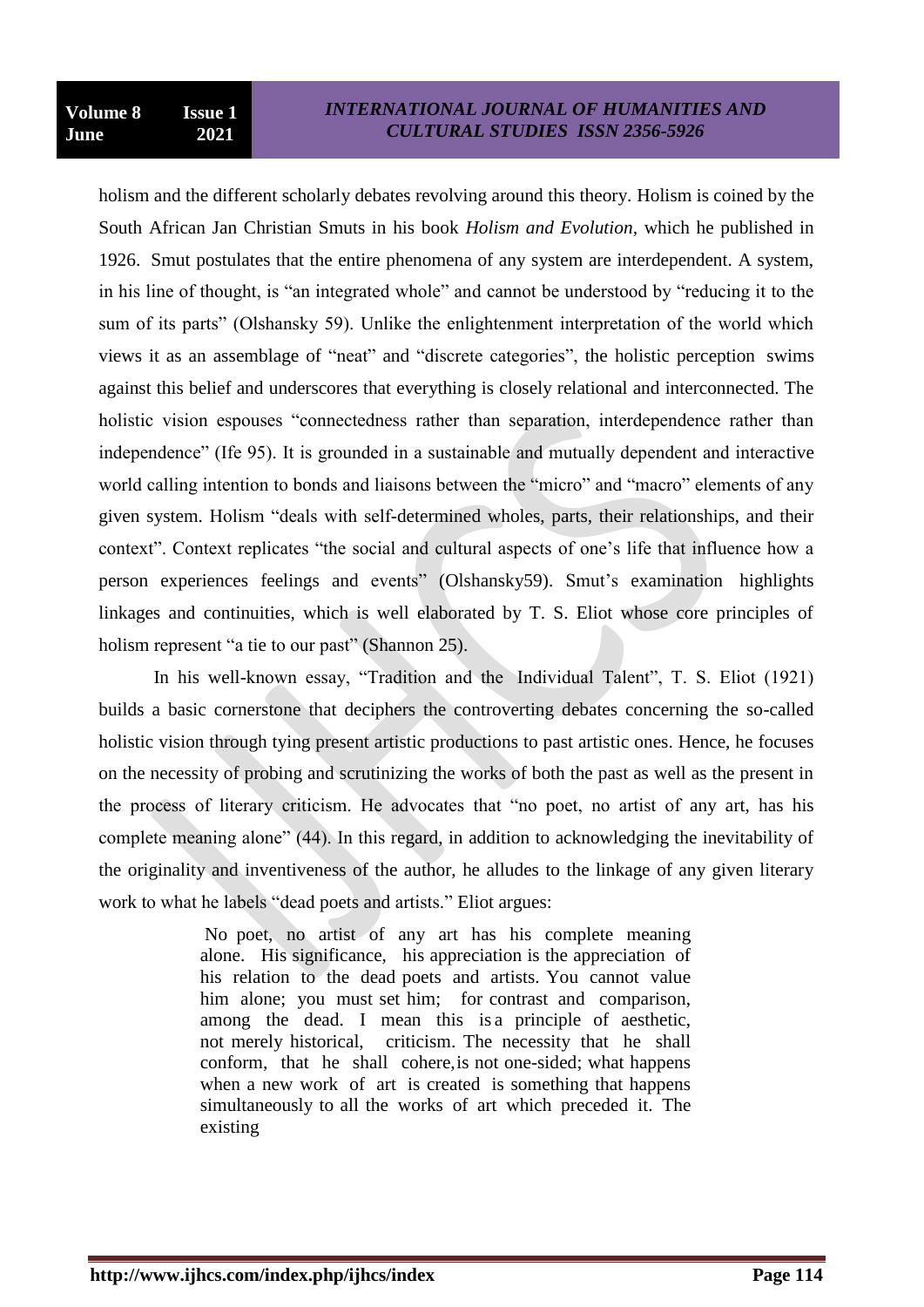monuments form an ideal order among themselves, which is modified by the introduction of the new (the really new) work of art among them. (qtd. in Diamond 7- 8)

It follows, then, that Eliot denies separation and isolation and, instead, embraces Smut's idea of connections and intersections. Any artist, in his frame of thought, cannot be judged alone given that his work is amalgamated with that of the dead"s texts. Thus, any given aesthetic production is enmeshed in a social context shaped by the attitudes and ideologies of other mechanisms. Such a belief rings true in Michal Bakhtin"s notion of dialogism which he elaborates while talking about discourse to hint at the role of the intersections of social voices, be it political, social, and cultural in the production of any given text. He argues that "there is no "monologic" discourse: "[N]o voice can resist the other voices which influence it; no voice can be purely monologic" (qtd. in Schwartz 348). Far from being a closed system of linguistic signs, any given literary text is a meeting point between a multiplicity of voices, social, political and historical. According to Bakhtin, "the semantic structure of an internally persuasive discourse is not finite, it is open; in each of the new contexts that dialogize it, this discourse can reveal ever newer ways to mean" (346). He points out that the discourse which sounds persuasive cannot be fixed and finite given that it carries the seeds of its social arena, and it is "half ours and half someone' else" (345).

Speaking about the novel, he argues that it is a "hybrid construction", which orchestrates an intersection between a set of social voices. Its author, according to him, is unable to distance himself from his epoch. Within his aesthetic work, he parrots the language of authorities, the language of his fellow artists, the dialects of different regions and sayings of different generations and age groups (Bakhtin 262-63). Such social voices converge to form and sculpt what is called the novel. Instead of being a closed system of linguistic signs, it is the fruit of what he labels "social heteroglossia" (263). This latter is a theory designating "other or different voices" (Sandel et al. 734). These voices revolve around competing languages, discourses, and voices, which are equally found within texts and "hors-text". Such a philosophy brings up the multifarious, interwoven practices that function in a particular society at a given moment, whereby "different classes, ethnicities, genders, generations, occupations, and communities" (734) strive for superiority. The amalgamation and intersection between these diverse voices may give rise to clash and antagonism in terms of their messages and styles (737). There are forces called "centripetal" within language that strive for unification and centralization through standardizing and joining multiple languages or voices of a community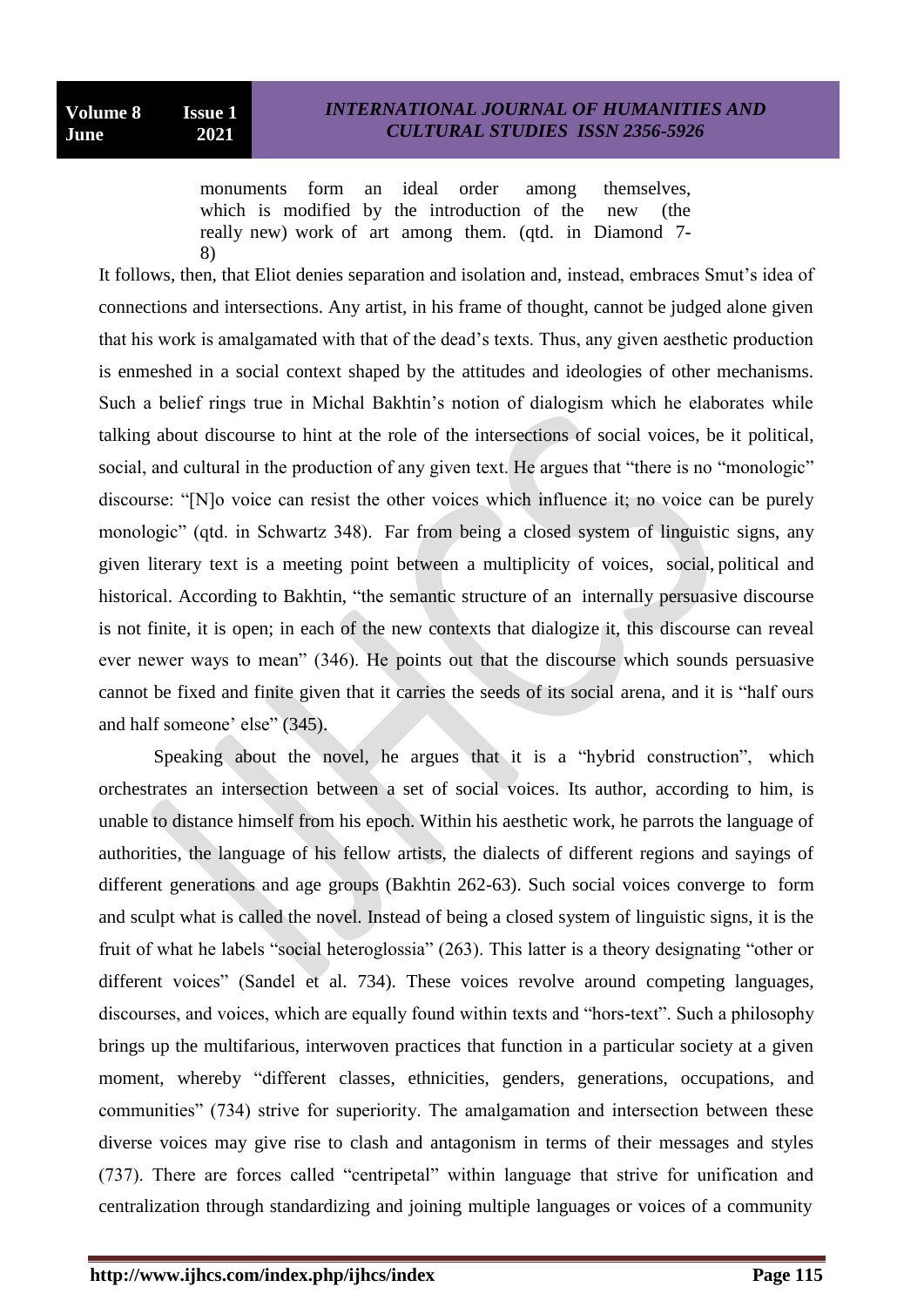into one. Male hegemonic voices may try, for instance, to fix the meaning of "woman" as naturally (Sandel et al 738) liable to hysterical fits to carry on their gender prestige and ensnare the females in the cult of the domestic realm, but the process of social heteroglossia attests that there is a space to challenge domineering interests (738). Such a heteroglossia counterbalances this heterogeneity with a review of the effects of power within a culture or any social community.

All of the above mentioned-theorists give a significant elucidation of holism through giving great prominence to social interactions and interdependence within any given context. We lose a critical façade of information and it would be entirely indiscreet, in their perception, while studying "living organisms out of their systems' context or their individual wholeness" (Shannon 26). Henceforth, taking into account a systematic approach to understanding, a holistic perspective must include all relationships when it comes to understanding the individual"s psychology and his well -being. The holistic analysis veers from a "static, isolated concept about our identity toward a more fluid dynamic view of our self" (33). The self, in the holistic hypothesis, is shaped by multi-layered voices including family, social network, cultural perceptions and political agendas. Subsequently, holism is "an ontological and not merely an epistemological thesis" (Malpas 52) taking into consideration that a person" beliefs, desires, and attitudes are dialogized with his relations with the attitudes and behaviors of people surrounding him. Bakthin highlights the leading role of this social heteroglossia in shaping one"s personality sating, "one must always consider the psychological importance in our lives of what others say about us, and the importance, for us, of understanding andinterpreting these words of others" (338). Being submerged in a relationship with people within a social context, the individual"s view about himself arises out of "socio-ideological consciousness around [him]" (Bakthin 276-77) "transmit[ting], recall[ing], weigh[ing], and pass[ing] judgment" (338) on others" words. His self-esteem and self-confidence are built by this dialectical relation and interaction that he hints at. The kernel of Bakhtin"streatise is that holism is a paramount factor in the world and is constructed around the idea of wholeness; i.e. "Matter, life and mind are not disparate phenomena but manifestations of the cardinal principle of wholeness" (Diamond 9). This "holistic paradigm", based on influence and interaction, owes, as well, a debt to "the discoveries of Freud" (24). While talking about women who succumb to hysteria, Sigmund Freud accentuates the significance of the social heteroglossia that Bakhtin dwells upon by relating their psychic anxieties to the interior and ferocious antagonism within their psyche"s tripartite structure between the demands of the id ( the voice of the inner self) and that of the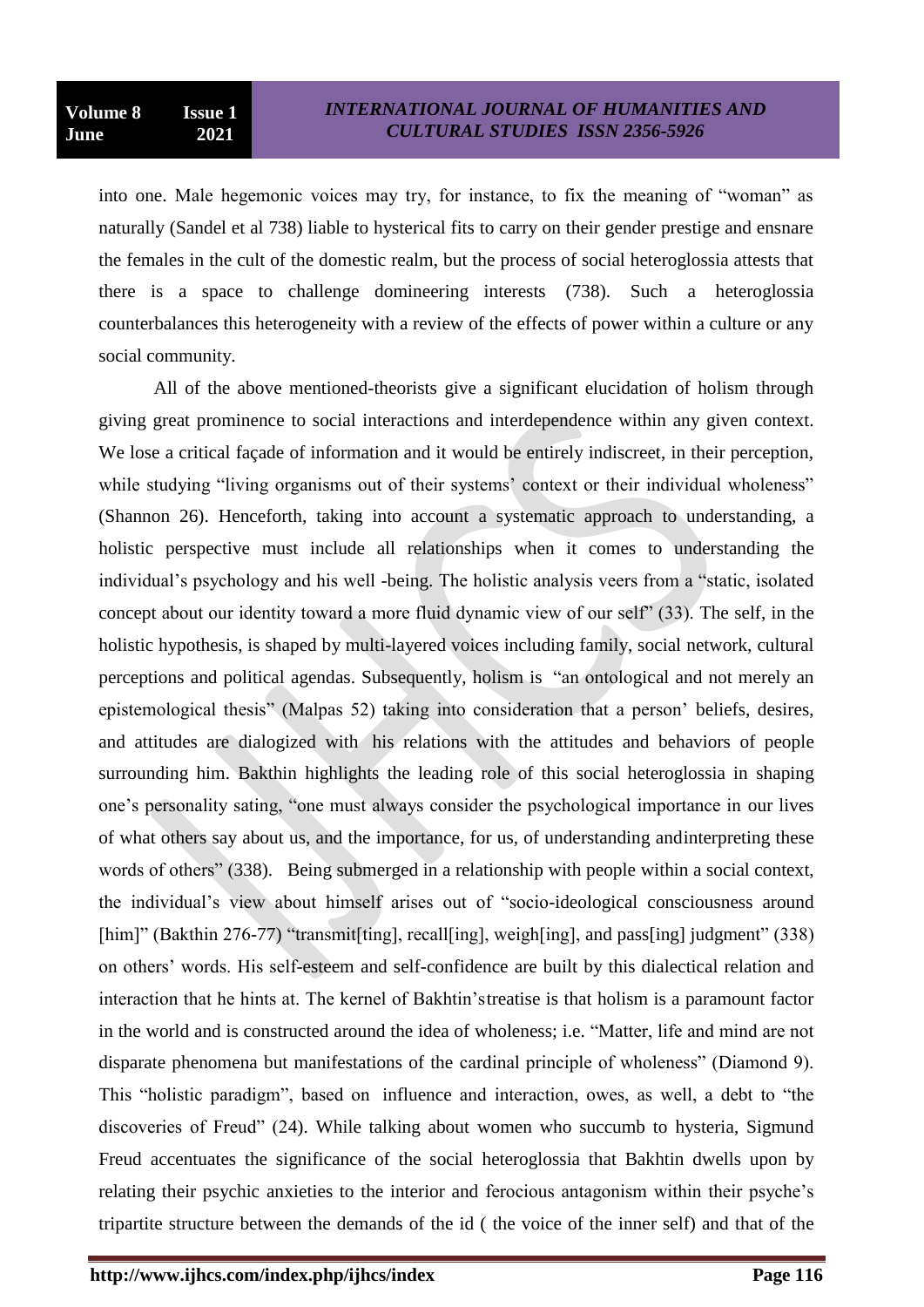super-ego (the voice of the social context). He states that such an opposition is the basic factor in the production of neurosis declaring, "the more strictly a woman has been brought up and the more sternly she has been submitted to the demands of civilization, the more she is afraid of taking her way out; and in the conflictbetween her desires and her sense of duty she once more seeks refuge in a neurosis" (47). In Freud"s perception, women yield to neurosis because their desire for self-autonomy and self- realization is made unallowable by their patriarchal universe. He grounds his idea on a"relational theory" (Olshansky 59) which offers a plausible premise that many of them succumb to depressive episodes as a result of "suppressing their authentic selves" ( 61) occurring " in response to efforts to maintain relationships by neglecting their own needs and sense of self" (61) in favor of hegemonic voices.

Feminists echo the chief tenets of this "symbolic interaction theory" (Olshansky58) by linking women's hysteria to what they call "gender heteroglossia", which "foregrounds the clash of antagonistic social forces", (Schwartz 362) marked by gender differences, and unravel its impact on woman"s psyche. The utility of this concept, throughout the present article is to endorse the holistic theory perceiving the female hysteric self as "enmeshed and regulated by the voice of the other" (Sandel et al.740). This belief center stages that women build meaning founded on the interpretation of communications they have with one another and with themselves within a patriarchal context marked by gender differences. Their psychological development happens within the "context of relationships", and it may be halted by sexed attitudes devoid of empathy. A study conducted by Jack (1991) of women and depression backs this idea of the influence of relationships on a woman"s sense of self. She validates, in her survey, that women who are in unwholesome relationships with men (in which woman"s needs are not met despite her paramount and extreme endeavor to relentlessly meet those of her partner) undergo melancholy as a result (Olshansky 59). In the spirit of holism, hysterical disorders and psychic problems have roots, not in women"s inner selves and biology, but in their social and cultural contexts, as "they are influenced by and influence" (58) this context.

The female psychic trauma, correspondingly, is the byproduct of the reigning politics of phallocentric cultures. Woman"s hysteria puts forward the invidious impact of sexed social beliefs, ideology, and tradition. All of these aspects together, occurring in a synchronized and interconnected manner, are vital to women's sense of self (Olshansky 57). Their self-image is based "largely upon societal norms or, more accurately, their perception of societal norms" (61). The disparagements women encounter, for instance, everyday "through personal contacts," the "impressions gathered from the images and media about them, and the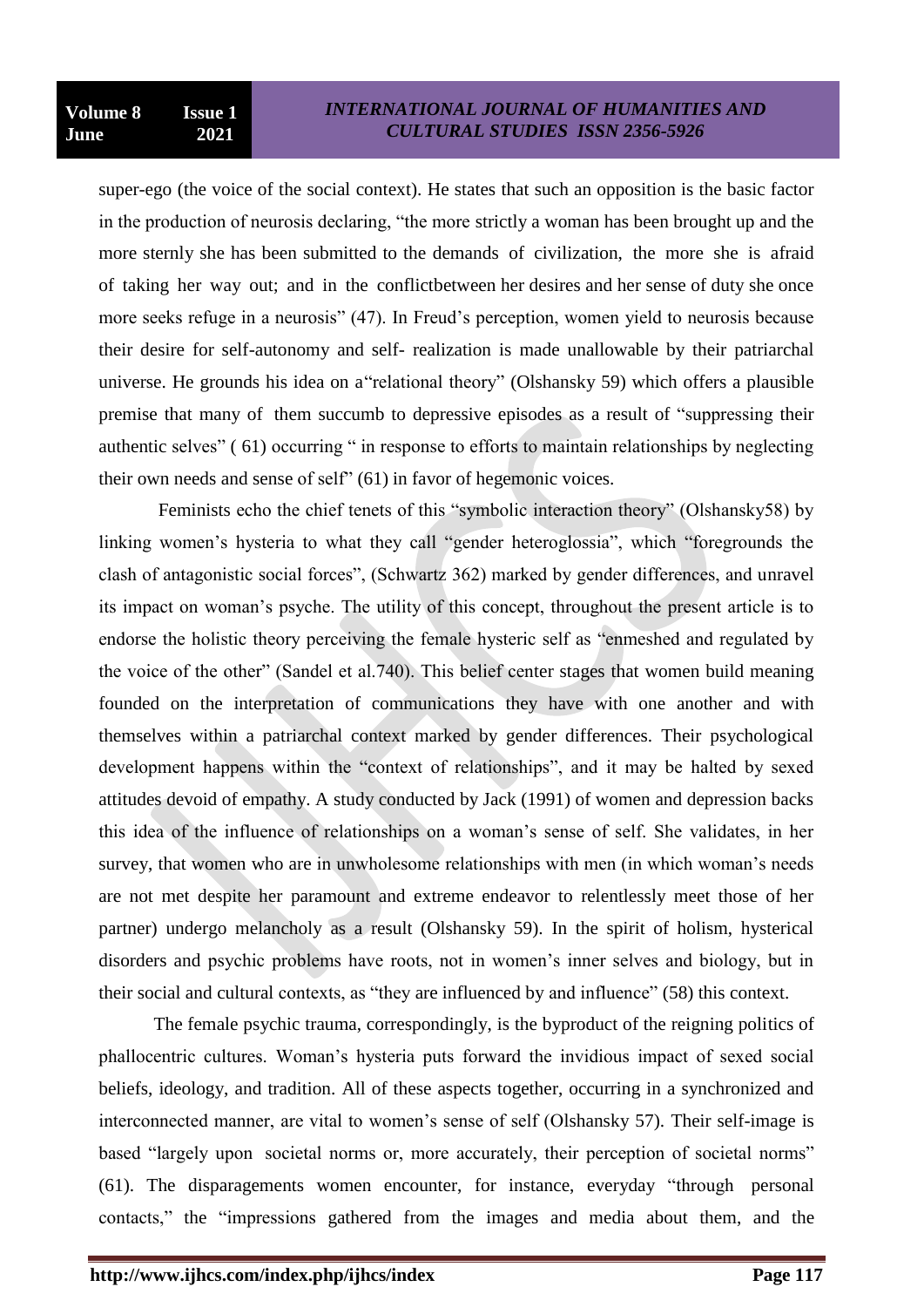discrimination in matters of behavior, employment, and education" which they daily undergo "should make it not very special cause for surprise that women develop group characteristics common to those suffer minority status and a marginal existence" (Rigney 6). By and large, feminist writers embrace "a dualistic vision which counterposes a conception of a holistic, harmonious, and organic femininity against an alienated, rationalist, and aggressive masculinity" (Bouson 39). Charlotte Perkins Gilman is among the ardent feminists who furiously run counter the reductionist beliefs which center stage that "effective understanding of a real, complex system can be achieved by investigating the properties of its isolated parts. . . ." (Melton 2), and embraces a holistic attitude by hinting at the role of the patriarchal environment in the production of hysteria. This belief is neglected by John Mitchell, the famous neurologist of Gilman's era, whom she consults following a "postpartum disorder" (Golden 10) she suffered from after giving birth to her child Catherine.

Examined by Mitchell, Gilman is told she "[is] suffering from neurasthenia or exhaustion of the nerves" (Lane 43). This disease is considered as "a neurosis<sup>1</sup> without organic basis" (43) and is derived, according to doctors of Gilman" period, from "the Greek word for uterus, hystera" (Newman 84). The woman as "womb idea was very influential in the early and mid-nineteenth century" (Theriot 7) and affected the writing and thinking of the medical canon and community. Doctors, especially gynecologists, singled the uterus as a "highly perilous possession" (5) and a problematic issue bringing on nervous collapse and psychological breakdowns. W. H. Henry, a professor in gynecology, affirmed that "a large majority of women of all insane behavior have some pelvic disturbances as an important, if not a chief causative factor" (qtd. in Theriot 5). The relationship between a woman"s genitals and her mental life was believed to be one of cause and effect. In 1900, the president of the gynecological society stated:

> Many a young life is battered and forever crippled in the breakers of puberty; If it crosses these unharmed and is not dashed to pieces on the rock of childbirth, it may still ground on the ever-recurring shallows of menstruation and lastly, upon the final bar of the menopause ere protection is found in the unruffled waters of the harbor beyond the

l

<sup>&</sup>lt;sup>1</sup> Neurosis a disease springing from disorders of the nervous system which, in the century of "emergent" neurophysiology, embraced a wide range of disturbances. . . . The "neurosis" included comas, the adynamias (including hypochondrias<sup>1</sup>), the spasms (including hysteria) and the vesanias (madness)" (Shepherd and Zangwill 40). The symptoms of this nervous disease are as follows:" moodiness, fixed ideas, unpleasant and disturbing feelings and behavior, manifold disturbances of digestion and circulation, flatulence, eructation, uneven pulse, palpitations"(41). Neurotics exhibit exaggerated outburst of emotions, sense of loneliness andof not belonging, and loss of appetite for social and public activities.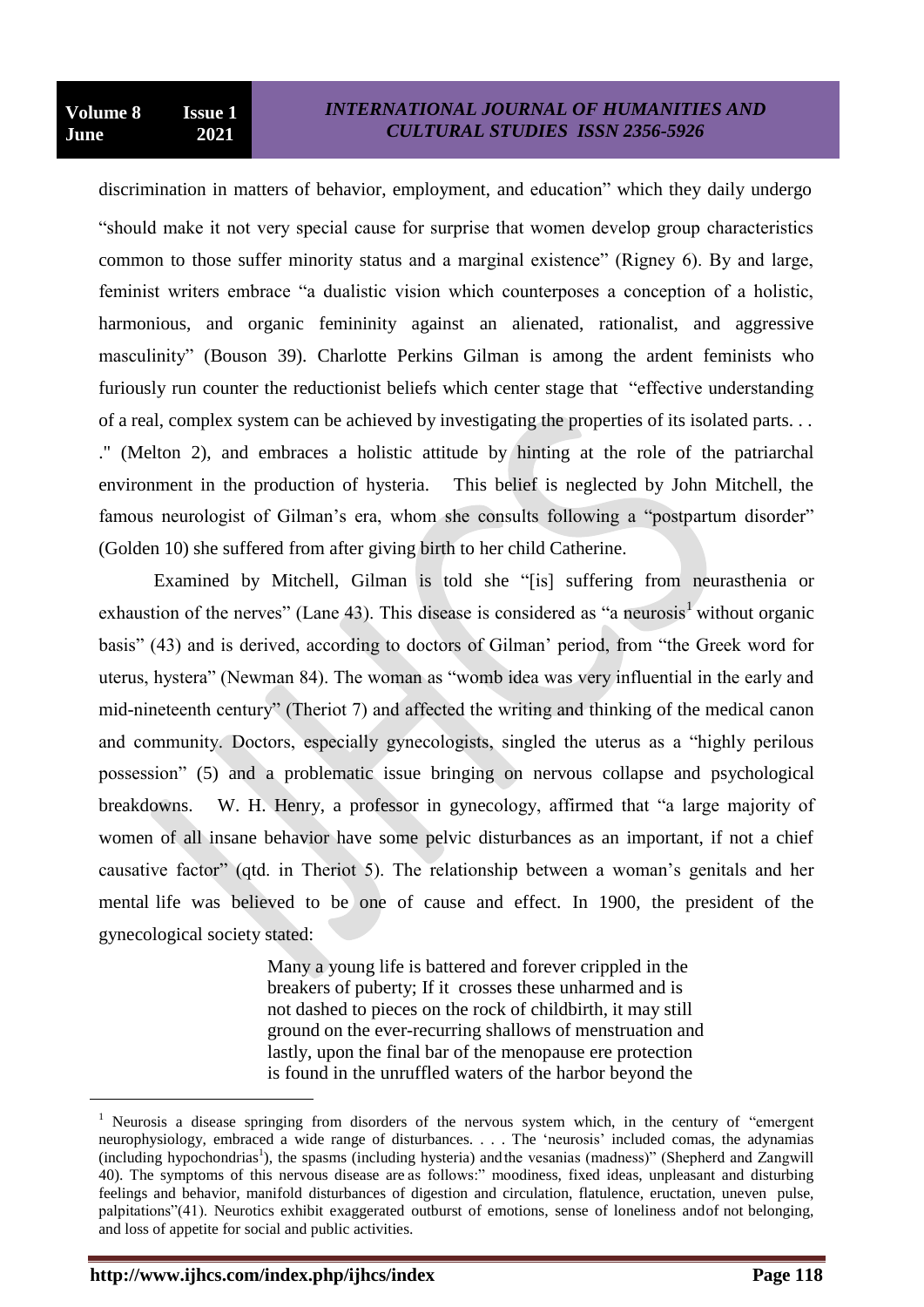#### reach of sexual storms. (qtd. in Rosenberg 33)

Perceived as the scapegoat of her vulnerable body, Gilman has prescribed the rest cure. This treatment is Mitchel"s therapy for treating hysterical women consisting in absolute isolation and removal of the invalid woman from the web of communications, which means the exclusion of family and friends as well as "no communication with the outside world" (Preston 268). The woman, according to him, who taxes her intellectual faculties risks spoiling her nervous system. She is allowed neither to read, nor write or even to urinate (Wood, "The Fashionable" 31). Subsequently, he advises his hysterical female patients to "never touch pen, brush, or pencil and to live as domestic a life as possible" (Gilman, "The Living" 96). Far from restoring back her health and vivacity, such a cure further exacerbates Gilman"s psychosis, by growing more depressed and sick (Hill, "From" 63). Such a mode of healing is in stark contrast to the way of treating invalid men whom he calls neurasthenic, changing even the label of the illness. Mitchell's prescription for curing male nervousness, on the other hand, endorses willfulness, struggle, and work.

On account of her traumatic experience, Gilman blows the whistle on her descent into neurosis so fully and exposes to the world the cruelty inflicted upon her by medical and patriarchal practices in her mythologized story "The Yellow Wallpaper", which turns out to be "a case study of the physical consequences of the [male] refusal to listen to a woman"s words" (Thrailkill 526). This dismal masterpiece turns out to be "a sensitive barometer" of the writer"s discomfort with the circumstances governing the world of the psychiatric field, a field whereby science and gender converge turning out the patient into a" reflex machine" (Weisz and Lawrence 2 9). Gilman writes "constantly about herself, so that everyone could see her there, fighting and conquering an outside world that would forever threaten her frail being" (qtd. in Bawer 11). Her goal behind the reenactment of her ordeal is to develop an "understanding of the brain as a holistic, dynamic organ capable of adapting and reorganizing in the face of trauma" (Weisz and Lawrence 28). The reorganization of the brain can be maintained only through holistically taking into account the paramount role of the "host environment" in "understanding the incidence of a disease" (16), a belief thoroughly absent in Gilman"s life and in "The Yellow Wallpaper". This story is an autobiographical<sup>2</sup> account serving as "the

 $\overline{a}$ 

<sup>&</sup>lt;sup>2</sup> In Reading Autobiography: A Guide for Interpreting Life Narratives, Smith argues that, in Greek, "autos" means "self, bios life and graphe writing" (Smith and Watson 1). The three word summed up together formulate self life writing. Autobiography, then, designates the story of a person"s life written by himself. Philippe Lejeune, a French theorist, further clarifies it as "the retrospective narrative in prose that someone makes of his own existence when he puts the principal accent upon his life, especially upon the story of his own personality"(qtd. in Smith and Watson 1).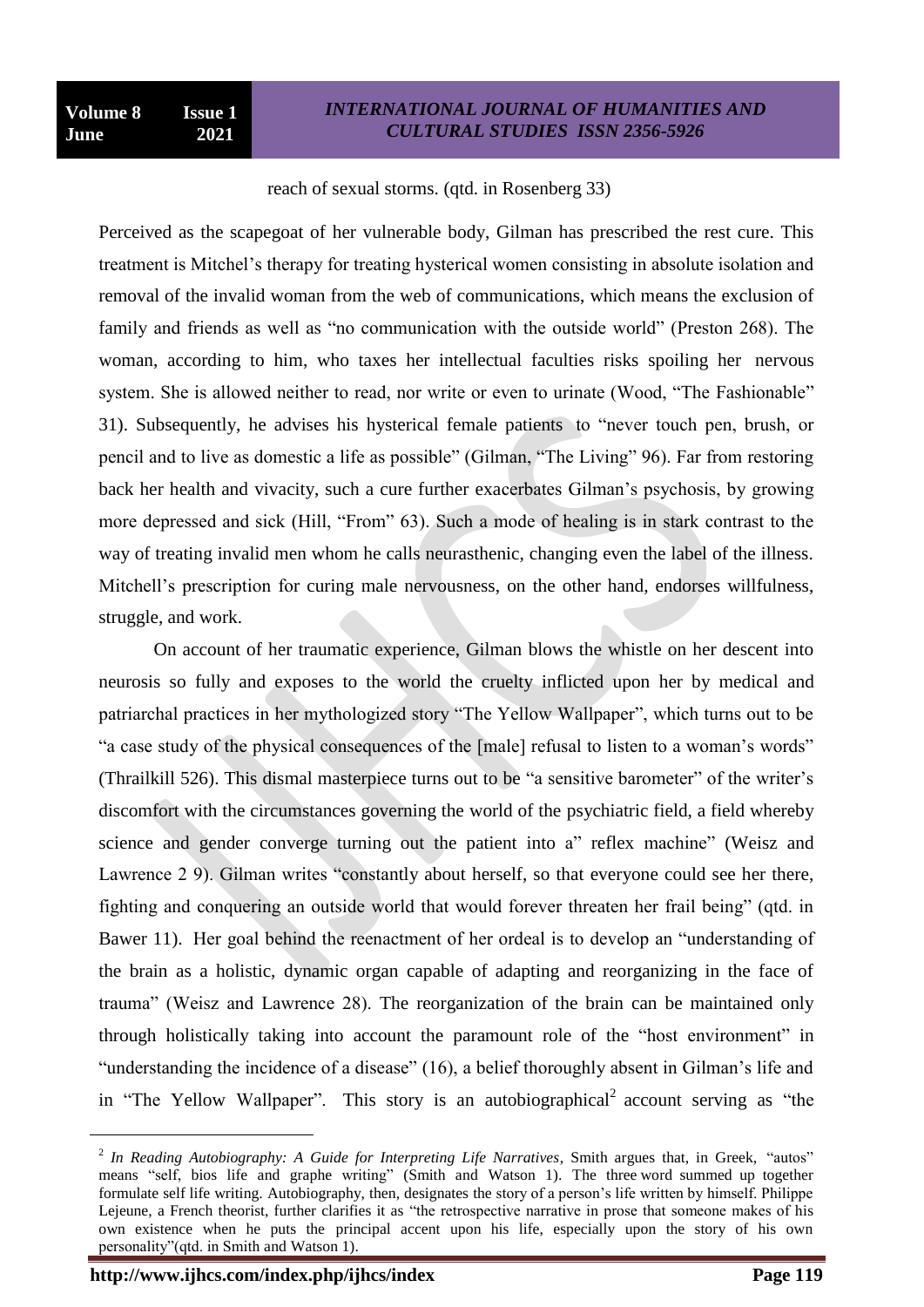hidden subtext" (Gough and Rudd 4) of the writer's malaise. Drawn from sorrow and deep psychic pain, it exposes to the world the cruelty inflicted upon Gilman by medical practices. Linda Schug maintains that such a story is:

> The touchstone text for virtually all her ideas. Here she touches on all the themes that dominated her work, including male-female relationships childcare, housework, domestic relationships and male domination of the economy, politics, religion and social life. (5)

This story underwent much criticism before publication and was even banned from publication for its frightening and nerve-racking qualities. Horace Scudder, the editor of the Atlantic Monthly, explained the reasons to Gilman for not publishing it as follows: "Dear Madam, Mr Howells has handed me this story. I could not forgive myself if I made others as I made myself" (qtd. in Shumaker 588). In 1892, the story was first published in *The New England Magazine* and later in William Dean Howells's collection, where he hailed and praised it as "terrible and too wholly dire" and "too terribly good to be printed"(588). Being the target of much criticism is a good indicator to the complexity and importance of this story, which necessitates careful scrutiny to fathom its purpose and hidden plot. What adds to its distinctiveness is that itis Gilman"s only work accompanied by an essay meant to highlight the author"s purpose behind writing it. "Why I Wrote the Yellow Wallpaper" is introduced by Gilman herself to equip her readers with the personal statements and intentions of such a harrowing work.

Armed as it were with her words, Gilman ventures to unearth the familial cruelties and injustices she suffered from manifested in the incarceration of a fictionalized persona<sup>3</sup> in a story tinged with "scratches" of life (Sexton and Ames 105). Horrible and sore events bulk large in her text, where the persona experiences antagonistic wilderness, familial frustrations, medical unfairness, and political challenges. For the sake of healing his wife who is suffering from postpartum depression, John, the "physician of high standing in "The Yellow Wallpaper", (Gilman, "The Yellow" 13) ensnares her in a home with barred windows and "rings and things in the walls" (15); a "Kafkaesque detail suggesting a dudgeon torture" (De Koven 28-29). Despite their numerous attempts to flee the physical confinement thrust upon her, she finds no refuge enabling her to disengage herself from the imprisonment of the ironwalled chambers in which she is put. From the very onset of the story, Gilman makes us perceive the enormous repression and torture under which the narrator is put. Her husband acts as her jailer and

l

<sup>&</sup>lt;sup>3</sup> Persona is attributed to Gilman's protagonist in her story who is anonymous throughout the text, a strategy deliberately adopted by the writer to stress her vulnerability and non-existence.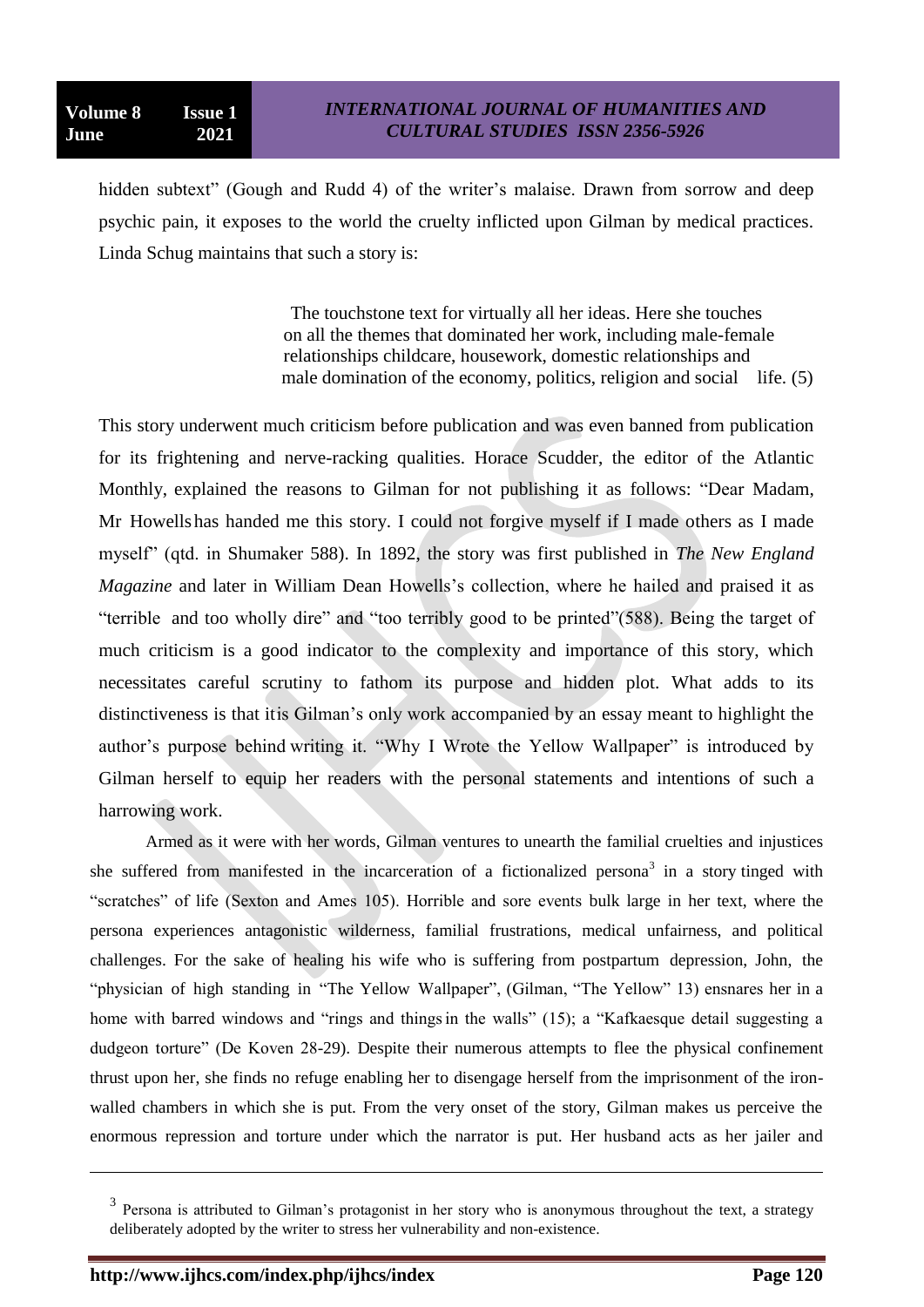victimizer, which is noticeably revealed through the author"s description of the gothic-like room ensnaring the sick wife. The "floor is scratched and splintered, the plaster itself is dug out here and there, and this great heavy bed, which all we found in the room, looks as if it had been through the wars" ("The Yellow" 17). The husband applies Mitchell"s rest cureand "deprivation strategies" (Madsen 90), whereby the sick wife is required to lead as "domestic a life as possible for better convalescence. The heroine introduces the home as reminiscent of "English places that [one]read[s] about, for there are hedges and walls and gates that lock, and lots of separate little houses for the gardeners and people" (Gilman, "TheYellow" 14). In this regard, Jane Thrailkill compares such a setting to a "war zone" (Hayes 542) and the wife to a "domestic warrior whose strained nerves [are] identical to those Mitchell encounters on the field of battle" (542). This domestic environment bitterly haunts and makes up her body as well as her mind. Like in a war region, to borrow Gilman"s words, this atmosphere "slaps [her] in the face, knocks [her] down, and tramples upon [her]" ( "The Yellow" 21). Through a vivid depiction of the room"s furniture, the author makes us in a constant touch with the invalid mother's tormented soul. The ugly picture that she paints andthe pessimistic tone that invades her text shed light on the vicious impact of the rest cure and articulate her abhorrence of women"s marginalization and absolute subordination by medical treatments. This finds corroborating evidence in the following quotes by the persona in the story:

> John laughs at me, of course, but one expects that in marriage. I sometimes fancy that in my condition if I had less opposition and more society and stimulus-but John says the very worst thing I can do is think about my condition, and I confess it always makes me feel bad. (Gilman, "The Yellow" 29)

As a result of lack of validation and support for her feelings, this woman experiences "a shrinking self, a self that is defined by being in a relationship" (Olshansky 63) contoured by atrocity and negative judgment. The husband"s atrocious behavior weighs so heavily upon her psyche feeling entirely belittled and morally demeaned. This feeling of rejection that torments the sick narrator goes hand in hand with Gilman"s fear of being ostracized and rejected by her nerve doctor. She pleads with him not to laugh at her and to pay serious attention to her mental agony and physical prostration by saying: "I beg of you not to laugh at me as everyone else does, not to say it is almost as bad as a disease as one of my friends, not to turn me off" (qtd.in Knight 273). The fact that the persona refers to her husband by name and to herself as "one" (13), which the linguist Otto Jesperson calls "a kind of disguised I" (qtd. in Golden 57), echoes a great yearning to camouflage her inner self which is indicative of her deep discomfort and self-consciousness of being an invalid woman in a man"s world. Golden states that the continued usage of "one" is an indicative of "a poor self–perception, of her place in society at large" (57). Throughout the text, the nameless narrator is eager to translate her woes and anxieties to her husband. Yet, her voice is continuously denied, neglected, and smothered by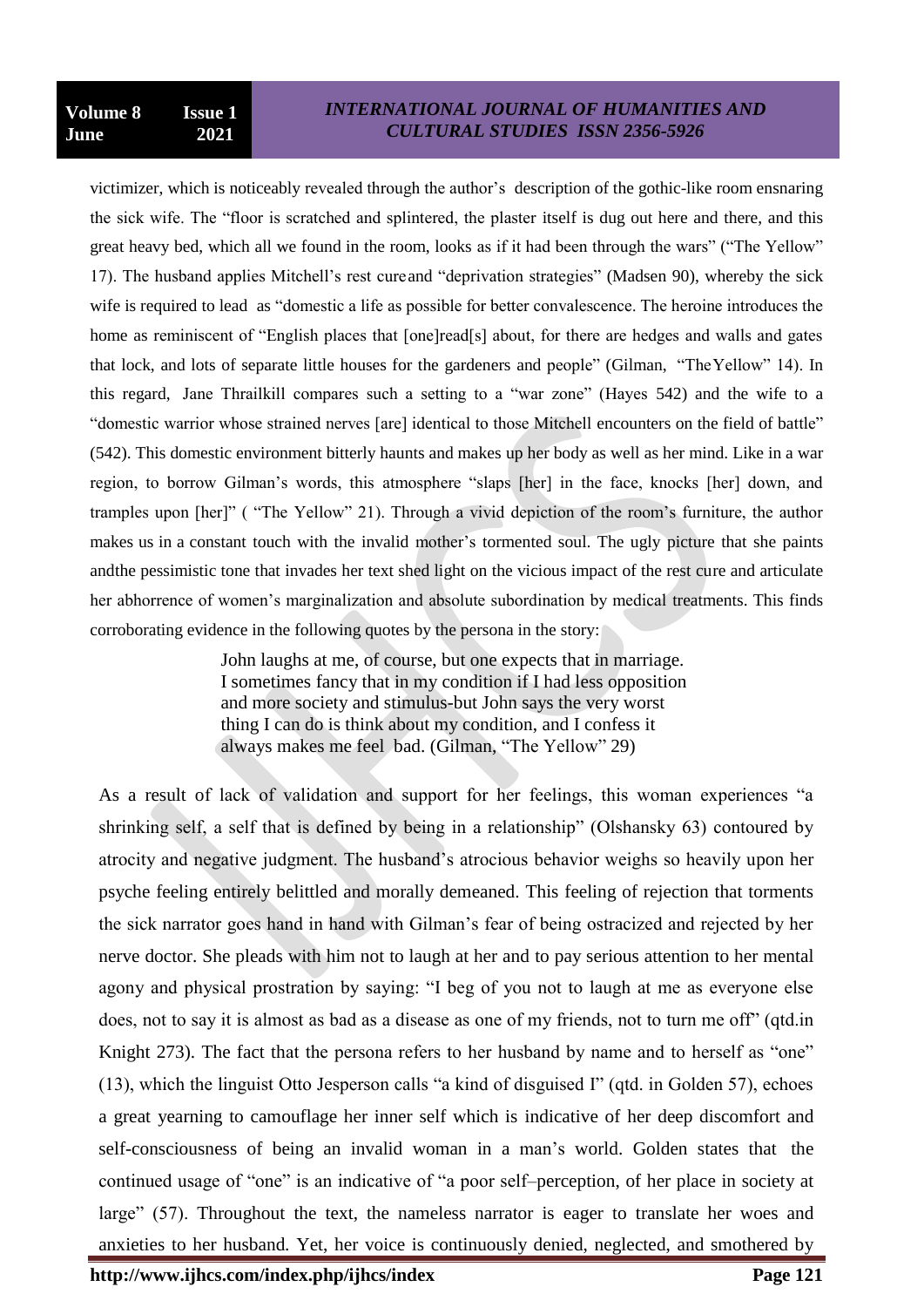him. Her point of view, if allowed to speak, must be summed up in few words. Her unique response is silence: "said no more." She has no words to utter in front of a physician of "high standing" (13).

In addition to his neglect of her wishes, he conceives of her mental unrest as a "slight hysterical tendency" (13). Viewing her body as a good indicator of her health and disease, he conceives of his invalid wife as a "conceptually inert bundle of physiological processes" (Thrailkill 552). With no apparent organic disease, John ignores his wife"s speech and is indifferent to "the semantic content of [her] verbal expression" (525). The major flaw of the husband-doctor's behavior is that he maintains a "reductionist", "organicist" (Weisz and Lawrence 13) treatment towards his wife's hysteria and is heedless of "the interconnectedness" of the environment and his wife's well-being. Yet, the "understanding of the organism cannot be separated from that of environment" (13). His mode of treatment contrasts what is called a "holistic healing". Such a cure is founded on the premise that "a true understanding of a patient is an understanding of his or her total universe" (Diamond 7), and upon a recognition of the patient's individuality in addition to appreciating the numerous interrelationships in that person's sphere (7). In *Holism and Beyond,* Dr. Diamond presents an insightful elucidation of his healing process, which exemplifies the very core of holism (7) regarding "matter, life and mind" as deeply interwoven and not disparate phenomena. They are the fundamental code of "wholeness in a successive order extending from organic beginnings to the highest levels of spiritual activity, which is, holistically bound to give rise to each other in a series in the stages of evolution (9). The wholeness of the individual can only be reached through a harmonious convergence between his mind and that of his social arena.

The invalid persona believed that she can disentangle herself from the long-reigning traditional female roles of the patriarchal sphere by producing "good writing" and "becoming good woman." Nevertheless, such a thrust is dwarfed by the system of values that defines goodness and greatness, being under the taut constraint of the male. In his illuminating book *Gender and the Politics of Excess*, Karen Jackson Ford dovetails that "far from liberating her from the demands of conventional femininity," writing is "monstrously in the service of the very ideal that makes writing such a difficult career for a woman to pursue." (120). Instead of being "only architectural, the confinement foisted upon this woman is "textual as well" (Chi 82). Under such a treatment, her "power to originate signs is monitored; and, once produced, no legitimating social apparatus is available to give those signs substance in the real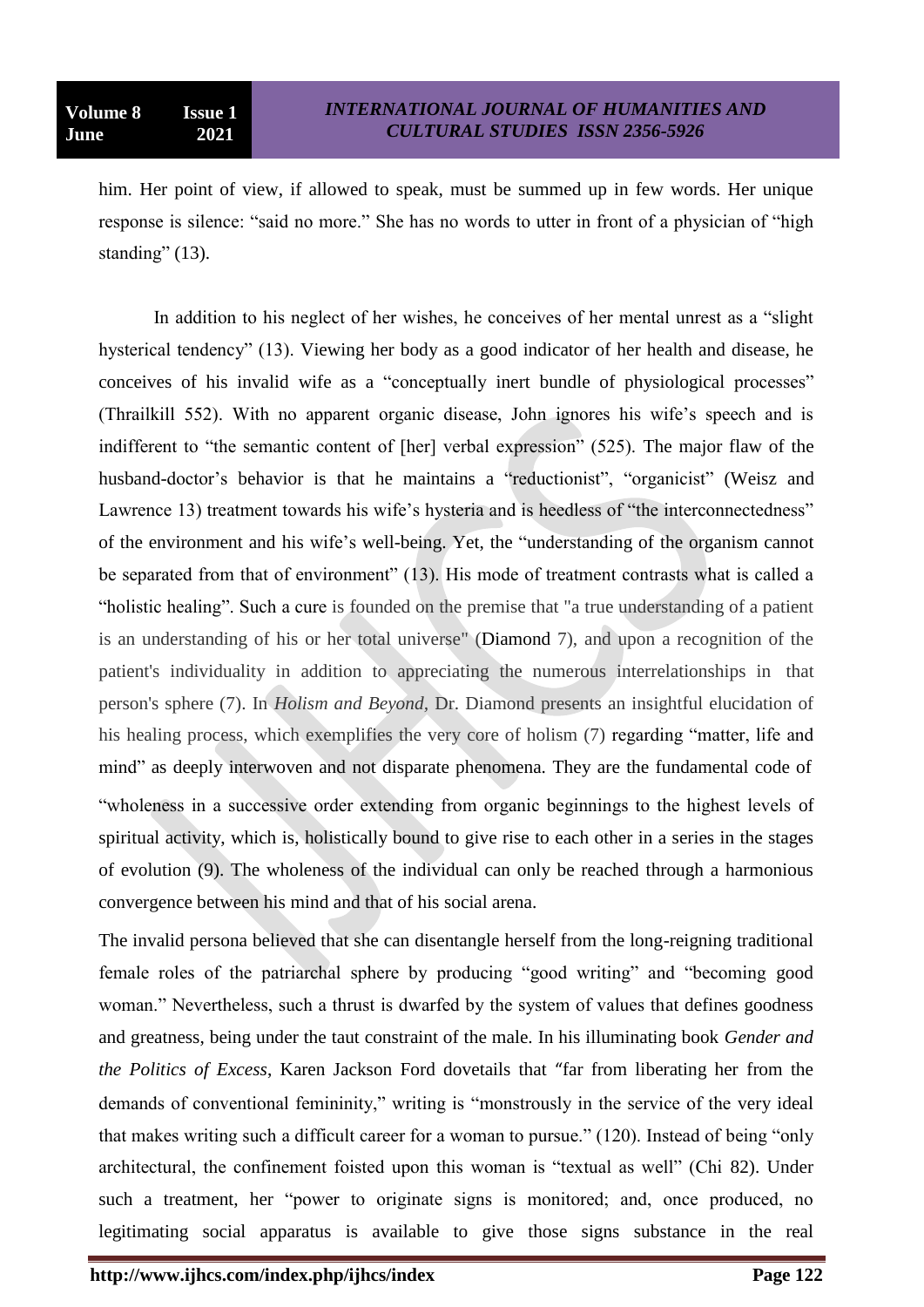world"(Treichler 94). The physician's husband thinks that her nervous system is exhausted by "her clear and prolonged self-study," (Gilman, "The Yellow" 17). Thick books, in his perception, disturb her nervous system "leaving her prey to neurasthenia and hysterical traumas" (Rosenberg 340). For this reason, any attempt to jot down unbearable feelings to a "dead paper" (Gilman, "The Yellow" 10) is "[met] with heavy opposition" (14). The wife is underprivileged "linguistically based interpretative strategies" (Kolodny 457) which are writing and reading. Her husband maneuvers both activities according to "the sexual politics" (457) of his society. Like other male doctors, he cannot distance himself from the sexual categorization governing his epoch and sticks very firmly to his sexed perception of the world. According to him, because she is female, she is "from the first alienated from the processes of symbolic representation. Within this symbolic order, a phallocentric order, she is frozen, confined, curtailed, limited, and represented as lack, as other" (Hover 90). Her femininity entails inadequacy to enter the symbolic level of language in the perception of John and his fellow doctors. Instead of being related to a fixed and stable reality, this sexual difference is culturally produced. According to Lacan, just as the symbolic is associated with the relationship between the signifier and signified, which he views as arbitrary and randomly established, so "the I", in Lacanian perception, "can only be a signifier, since it relates to a symbolic realm; it is not tied to a stable reality" (qtd. in Cuddon 334-35). Henceforth, this woman"s inability to enter the symbolic realm of language is not a fixed truth, but it is, as previously clarified, a social construction (qtd. Pilcher 26) propagated by hegemonic discourses of a gendered heteroglossia. The medical dialogizes with the patriarchal to produce a "monologic" closure of women's inability and vulnerability.

In addition to unraveling the atrocities governing the medical discourse of her era, Gilman carries on to unabashedly destabilize the domestic tranquility of the home to holistically interrelate the wife"s psychic anguish and that of the domestic realm. Writing from "within the home about the home, [this author] not only changed literary decorum, [she] also transformed a central political metaphor, legitimizing the discussion of what went on inside the home and making that discussion a reasonable concern of public discourse" (Nelson 77). Instead of chafing under the yoke of patriarchal hegemony, this author gets rid of her muffled voice and unravels the "poverty of the ideology of the family that dominated postwar culture" and "the actual pain given and taken in the context of family life" (Middlebrook 648). Gilman makes the home a perquisite element in her text and a protest against gender politics which took a heavy toll on women"s domestic and private lives. The narrator finds herself, to borrow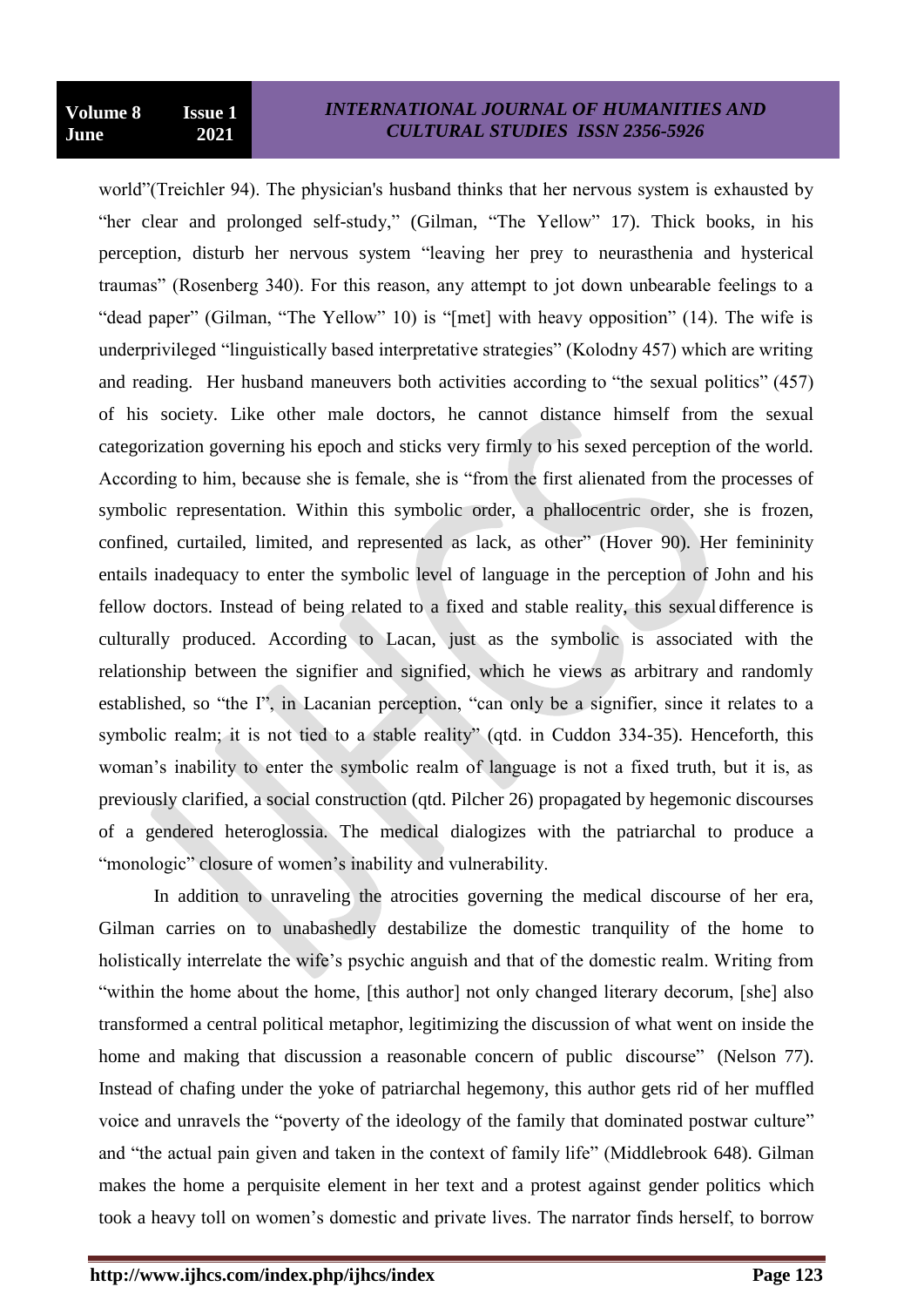Barbara Walter's terms, "hostage to [the domestic sphere]" (qtd. in Lane, "From" 37) and disillusioned by marriage. Based upon sexual division labor, which is due primarily to "artificial gender distinctions and culturally defined sex roles" (Madsen 89), marriage haunts her whole being further exacerbating her aloofness and estrangement. While her husband goes off and participates in public life, she "stay[s] behind" (Lane, "From" 37) and performs the duties of the home. These duties are based upon a sexual division of labor caused by "artificial gender distinctions and culturally defined sex roles" (Madsen 89).E. H. Van Deusen sums up the persona"s claustrophobic incarceration as follows:

> Transferred to an isolated farmhouse, very frequently from a home in which she had enjoyed a requisite measure of social and intellectual recreation, she is subjected to a daily routine of very monotonous household labor. Her new home, if it deserves the name, is deprived of everything which can suggest a pleasant thought: not a flower blooms in the garden; books she has, perhaps, but no time to read them. Remote from neighbors [. . .] she sees only her husband and the generally uneducated man who shares his toil. Her daily life, and especially if she have also the unaided care of one or two ailing little children, is exhausting and depressing to a degree of which but few are likely to form any correct conception. (qtd in Theriot 9)

Instead of being separated from this environment, "every aspect of" the invalid woman and "all [her] functions within [her] are a "whole" dialogized with this larger "whole which is [herself] within "the new wholeness of [her] existence" (Diamond 10). She is part and parcel of a larger social group marked by the absence of both intellectual and social activities inspiring neither rebirth nor regeneration. Subsequently, she turns out to be "an active participant" with "definite relation with" only grinding boredom of household labor coupled with the totalitarianism of her husband and men sharing his narrow visions. She finds herself ensnared in a vicious circle of being "influenced by them and again influencing them". "This continuous interaction" impacts her "organism" (10) by giving rise to a sick mind. Diamond dovetails that what he means by seeing a sufferer "holistically" is seeing every aspect of him as a "whole" arguing:

> He is a whole, and all his functions within him are little wholes summating to this whole which is him within the new wholeness of his existence. And in order to be able to help him, you have to help him to see himself within the wholeness of his existence in the wholeness of existence. (11)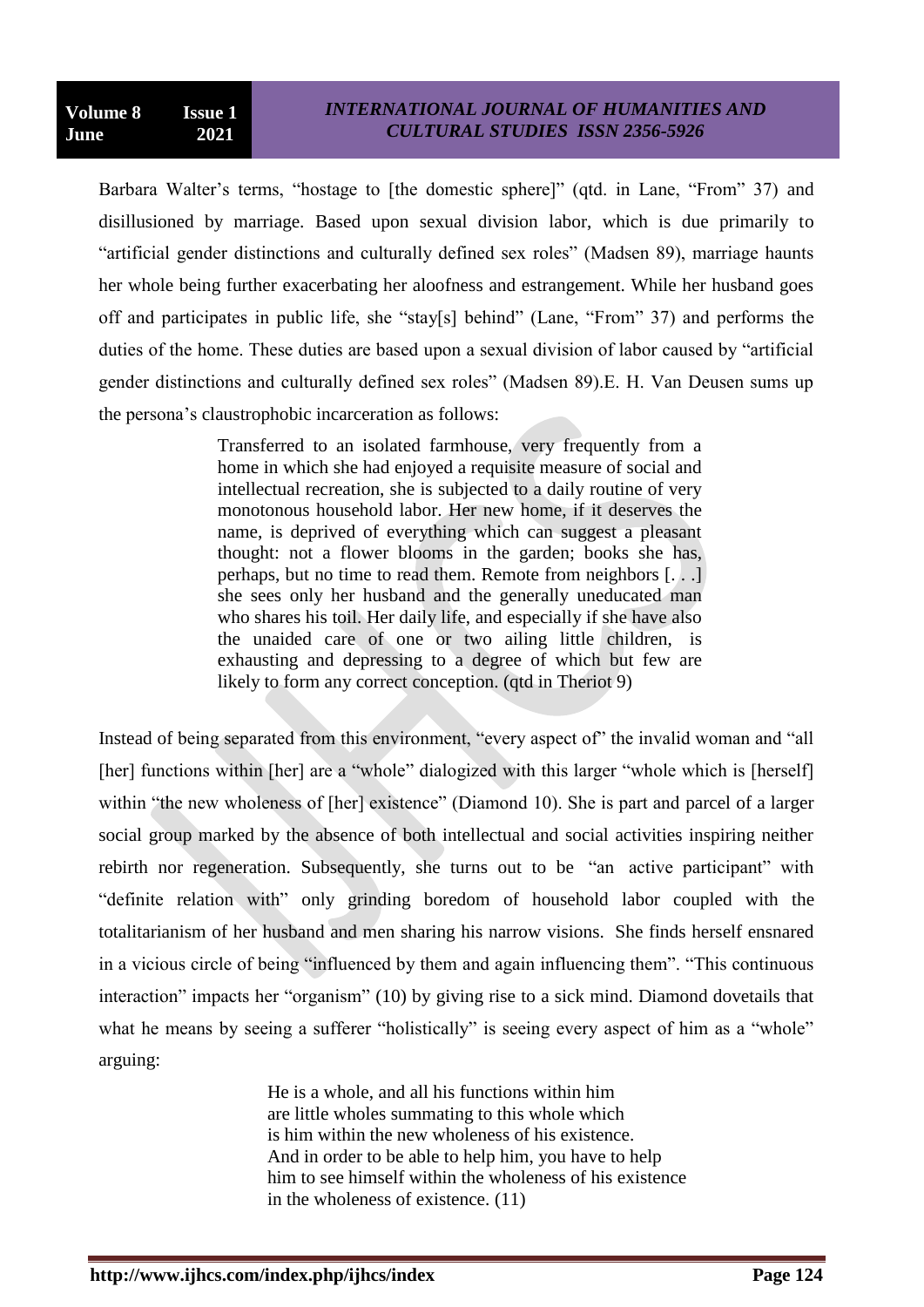Lacking individual wholeness, the protagonist of the story, no wonder, feels alienated from her environment, an alienation further intensified by motherhood duties preventing her from pursuing her artistic talents. Left alone to take care of her baby, the narrator states: "[I]am alone a good deal right now. John is kept in town very often by serious cases" (18). Motherhood becomes a burden (Hill 6) too heavy for her to carry amid such psychological unease. The miasma and stinking polluted smell that impregnate the narrator's room maybe, in Lane's frame of reference, the outcome of "a child's feces" and "the yellow wallpaper embodies fear of babies" (Lane, "From" 53). This latter also contends that the visual pattern occupying the woman"s mind is evocative of unruly babies, whose cries and demands represent a real torment to their mothers. It is suggestive of "inanimate, sleeping babies, who sleep like the dead, and then instantly are awake crying, demanding, and asserting their wants" (54). They are suggestive of "babies strangulating" and "devouring their mothers" (Lane, "From" 54). Being astonished by the great "ravages" "the children have made", the narrator wonders: "How these children did tear about here! This bedstead is fairly gnawed." In this particular context, Lane affirms that infants are compared to "dangerous animals that tear and destroy" their mothers" abilities to sustain and uphold their aspirations. Maternity becomes a real threat to this woman"s sense of self, "a challenge to the boundaries of [her] bod[y] ego (me / not me in relation to [her] blood and milk, to m[an] who penetrates [her], to [a] child once part of [her] bod[y]" (Hill, "From" 61). She finds it extremely difficult to accept "the disappointments of being a wife, [a] mother," (62) and an artist. Instead of feeling psychologically comfortable, household labor along with motherhood and her nervous sickness kill her individuality and creation and bring her only anger and disenchantment. The Neurotic disease she suffers from is deeply intertwined with the trivial and monotonous existence to which she is coerced to lead and accept.

Engaging in a "second shift of work, consisting of routine housekeeping roles normally designed to women within this cultural context" (Olshansky 60) is "cramping, dwarfing, blinding, choking, keeping down the higher human instincts" (qtd. in Davis 170). Was her husband discriminated against and confined, he would "develop [her brain] (170) and she would develop his. The feelings of aggravation, disturbance, and depression germinating inside her soul are reverberated in the following statement: "I don"t feel as if it was worthwhile to turn my head over for anything, and I"m getting dreadfully fretful and querulous. I cry at nothing, and cry most of the time" (Gilman, "The Yellow" 18). What drives her to feel too lethargic to do the slightest activity emanates from her overwhelming need for "plenitude, or authenticity"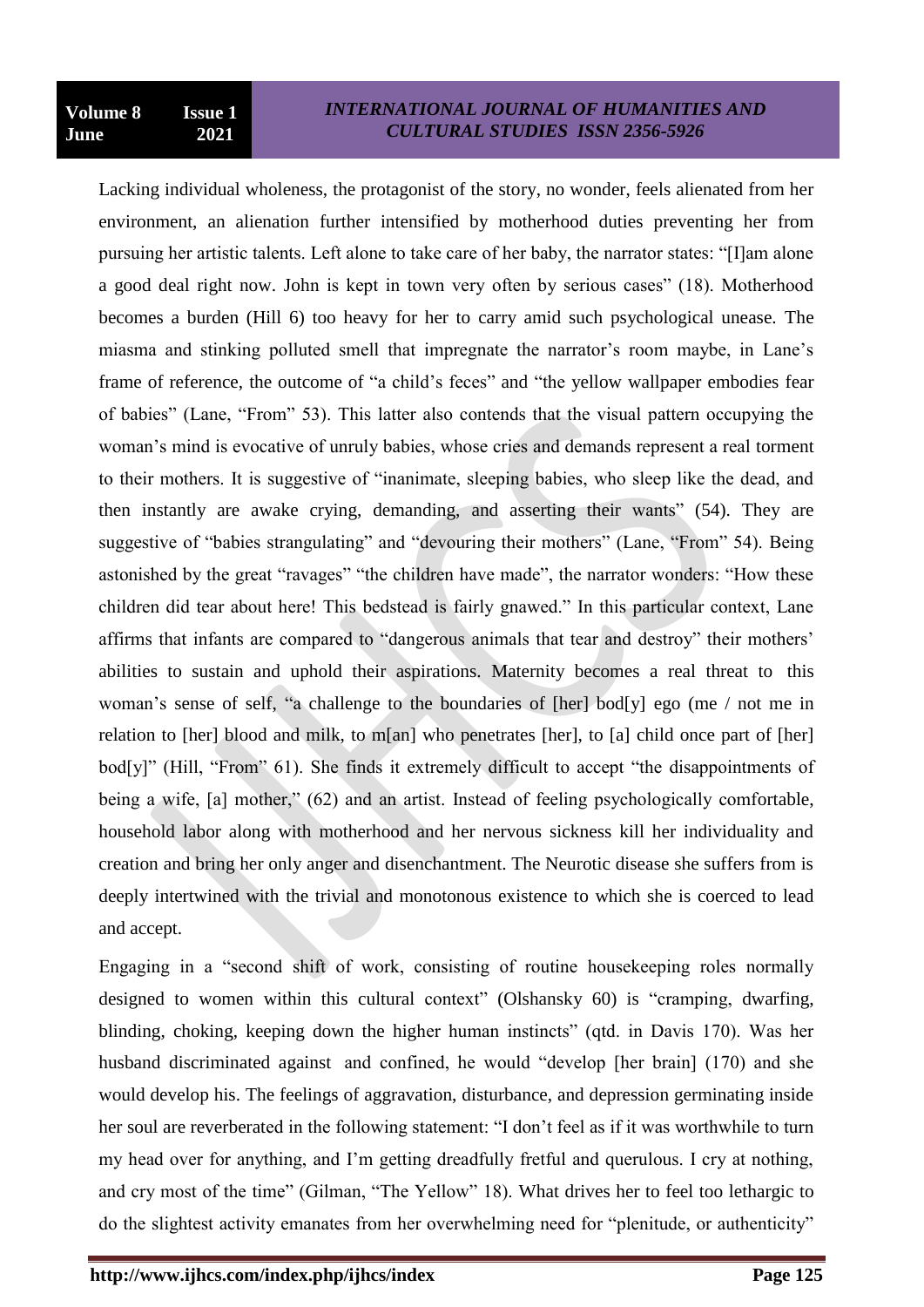within a larger entity- nation, race, religious community, nature" (Weisz and Lawrence 7). Being an adherer to related ideological struggles pervasive in the larger society" (9), her husband ignores that her illness is "inextricably embedded in the complex relations between [his wife] and the environment" (12). To use Gilman's terminology, The neurotic heroine is unable to "crack the confining walls about [her], burst out in all directions [and rise] under the enormous pressure that keeps [her] down like mushrooms under a stone" (*The Home* 267). Detached and disconnected from the social milieu in which she is trapped, Gilman"s neurotic character oscillates between antagonistic poles: assertion and retreat. The narrator finds herself viciously caught between her id (wishes and desires) and her superego (her conception of how she should behave following her society"s standards). Lane affirms that this latter fights "the warring elements within [herself]-feminine domestic instincts fightingmasculine ambitious ones" (*The Charlotte* 62). While her superego "wish[es] at all costs to retain [its] adaptability to the external world" (Freud 304), her id finds it very difficult to adjust to the viciousness and callousness of the outside world. Being unable to "sacrifice [her] personal interest to the collective interest" (101), this woman fails to live up and conform to her husband and her societal expectations and "be the angel in the house" (Carruth 150). The frustration that society inflicts on "[her] in the service of [her] cultural ideals" (Freud 275) is the main breeding ground behind her neurasthenia. In "a stimulus deprived environment"(Treichler 8) marked by oppression and suppression, the invalid woman strives to fathom and understand the physical, emotional, and social condition that surrounds her, finding no feasible "outstretched arm to prevent [her] . . . from falling into her internal abyss" (Kolodny 456). Her husband"s "anti-female laws" (De Koven34) drive her to chase death, which is noticeably divulged in her description of the yellow wallpaper suggesting death by strangulation. She notices that "there is a recurrent spot where the pattern lolls like a broken neck and two bulbous eyes stare upside down" (Gilman, "The Yellow" 31). Her excruciating frustration culminates in a great glutton for self-cancelation; she affirms: "I've got a rope up here that even Jennie did not find . . . but I forget I could not reach for without anything tostand on" (Gilman, "The Yellow" 26). With no option left in front of her even of committing suicide, she opts for insanity rather than living a life that masks her true self where she is reduced to "no entity in the most radical sense of the word" (Mackpike 288) and defined as subhuman and subclass. Finding herself fighting a losing battle, the narrator chooses hysteria as a "mock escape by self-mutilation" (Thrailkill 527).The narrator slips into madness not because she fails to play her socially approved role of wife and mother; rather because she smothers her own needs which are thwarted by an artificial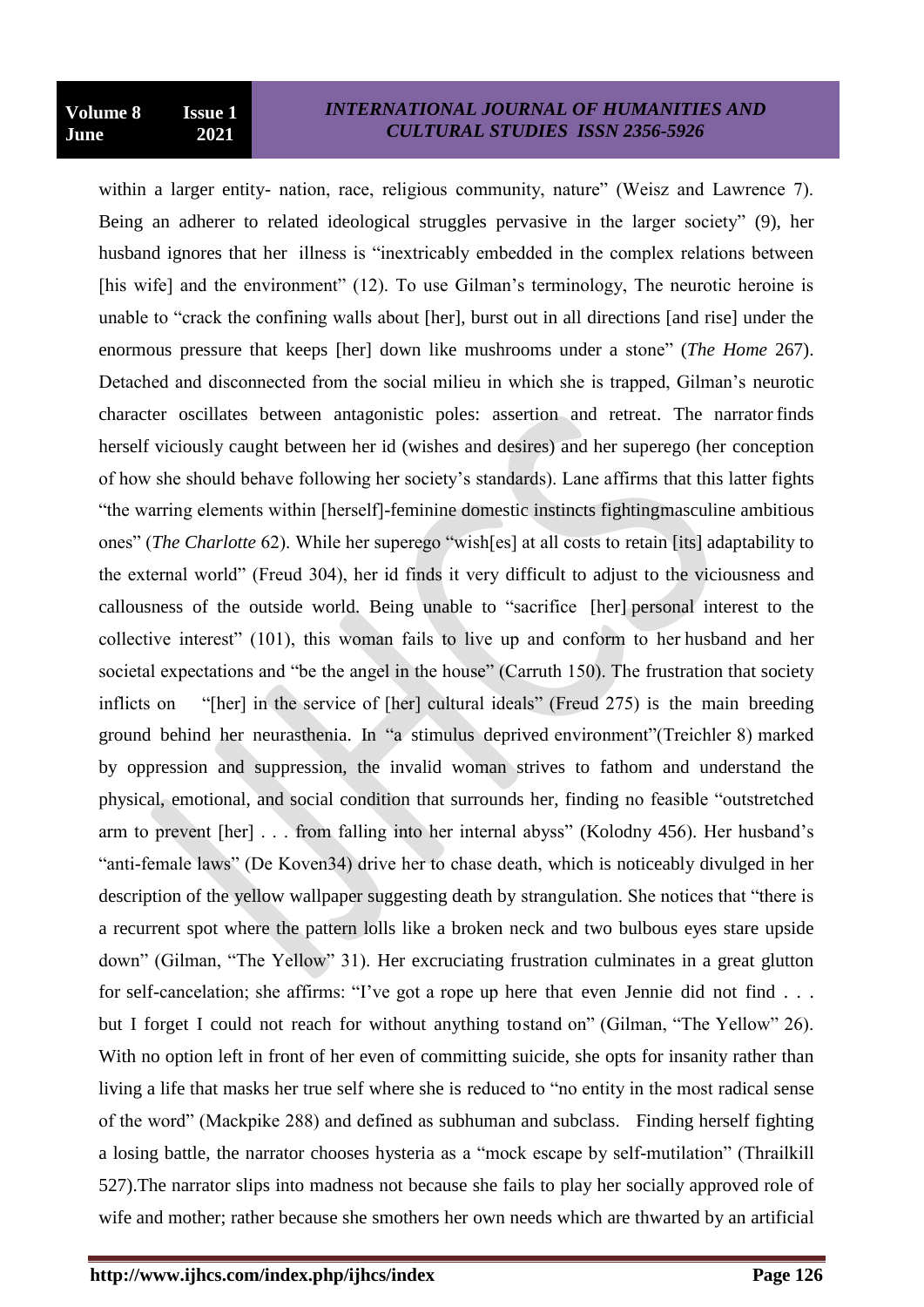gender system, a system "squeeze[ing] her into the little cell of her own mind" (Macpike 286). She rejects this system in favor "of the only alternative available to her- a private world of madness" (Madsen 86). A holistic interpretation of the text based on a relational interaction foregrounds that "environmental forces" (Davis 170) have an extreme impact upon the protagonist"s psyche.

Her illness is a social construct attributed to gender differentiation, which is "not so much of biology as of domesticity" (170).In "Doctoring The Yellow Wallpaper", Thrailkill ascertains Gilman's idea and accentuates that "one's environment physically shaped one's state of mind" (540). The heroine"s mind is highly influenced and severely molded by the exterior patriarchal environment by becoming "smaller and softer" (541). This brain atrophy and dwarfism reverberates contradictory values and concepts within the society in which she is trapped. The narrator"s descent into hysteria is manifested through the visual pattern she perceives. Reading the chaotic pattern of the wallpaper, she perceives a woman "stooping down and creeping about" (20). She states: "I pulled and she shook, I shook and she pulled, and before morning we had pulled off yards of that paper" ("The Yellow" 25). The shift of the personal pronoun from "she" to "I" indicates that the narrator"s self is divided and the "other self come [s] out from behind the wallpaper" (Russ 351); she not only identifies with the creeping woman"s lot, but she is also that woman trapped behind iron gates, whom Herndl perceives as the narrator"s double (72). This sick mother asserts:

> I think that woman gets out in the day time! And I will tell you why- privately-I"ve seen her! I can see her out of every one of my windows! It is the same woman, I know, for this is always creeping, most women do not creep by daylight [. . .] I always lock the door when I creep by daylight. ("The Yellow" 21)

Even the act of crawling is made in daylight because it is subject to great surveillance being under the taut control of the male's gaze. This justifies the narrator's engulfing fear throughout the narrative from being watched by "absurd, unblinking eyes" (Gilman, "The Yellow") while creeping. In this regard, Gilman insinuates that a woman's destiny is to remain forever banned, ostracized, and mainly creeping behind iron gates. In acknowledging her position as an object whose function is to "creep by moonlight," (23) Diane Herndl postulates that the heroine "does not join with other women in a collective, but becomes Woman, in the hereditary estate of all women" (73). Her plight is that of many women, which is revealed in the narrator's saying: "sometimes I think there are a great many women" (Gilman, "The Yellow" 23). Joyce Carol Oates in discussing the works of authors like Gilman, Sexton, Plath,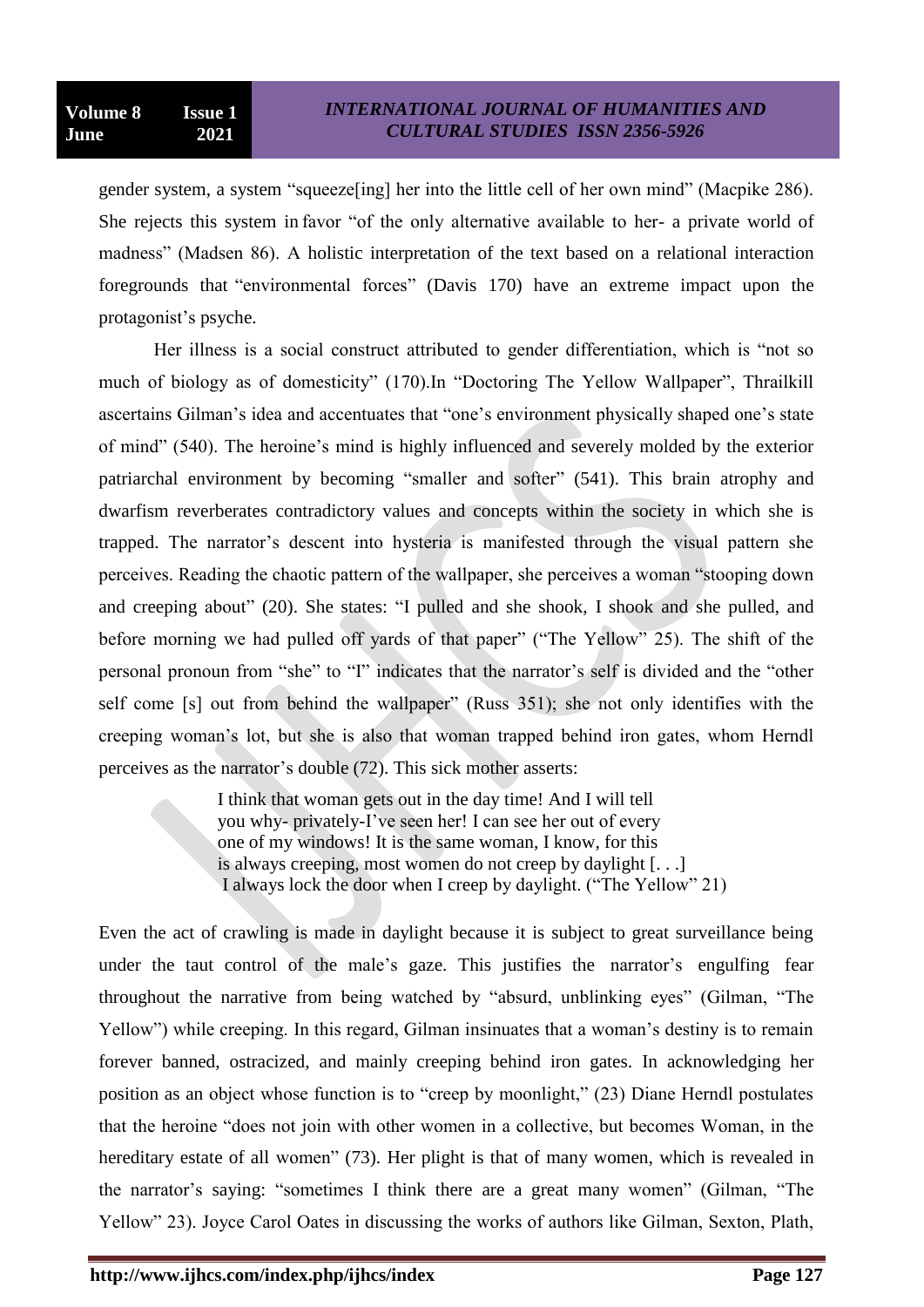and John Berryman elucidates that these artists deal, in their texts, " in excruciating detail with collective (and not merely individual) pathologies of [their] time" (171). Far from being unique and personal, her situation echoes the state of millions of "women since "they alone share not only her context . . . but, as a result, the conceptual patterns which make up her world" (Kolodny 462).

Above and beyond, the ordeal of the narrator and the women sharing her context reverberate that of the author herself. Mary Mason avers that "it was the merging of her private consciousness with her collective consciousness that freed her to achieve her own unique identity as a [writer]". This autobiographical account veers from a private illustration of the writer's agony to uncover repressions that women personally and collectively have undergone. Their shared quandary is the gist of the holistic paradigm "deal[ing] with self-determined wholes, parts, their relationships, and their context" by being a suppressed and oppressed "part" of a "whole" subaltern and marginalized group of women incarcerated by a gendered heteroglossia in a whole patriarchal context. Gilman explores this gender heteroglossia marked by the intersections of multiplicities of social voices within her protagonists' context only to make noticeable the "non-official viewpoint, the marginalized, the silenced, and the oppressed from other, more dominant viewpoints" (Sandel et al. 739). It "act[s] as a disrupting dynamism "offering spaces for resistant voices, discourses, and languages" (740) to emerge. In thisparticular context, it is the hysteric voice that rises from the ashes as a different mode of uttering untold atrocities and agonies thrust upon women. Juliet Mitchell affirms that "the hysteric's voice" is "the woman's [male] language talking about feminine experience (qtd.in Herndl 54). Neurosis testifies the neurotic psychotic personality of the invalid's era. According to R. D. Laing, madness is a "creative response to an untenable world. It is the family (or perhaps even society) which is destructively mad; those whom society labels as mad are only reflecting the craziness by which they find themselves surrounded" (Gilman, "The Mad" 575).

Gilman"s aim behind retelling her trauma within this story is to satirize medical approaches that are "excessively narrow or reductionist in focus" (Weisz and Lawrence 2) and to develop, on the other hand, "a holistic embryology" (13) vis-à-vis sickness. This holistic embryology is the cornerstone of "medical holism", which ponders on the influence of the external environment on the organism, like unhealthy behaviors and political gendered agendas impregnating the codes of every system in Western civilization. Medical holism represents, as well, "a proposed "solution" –or at least a complex response –to the problems of modernity"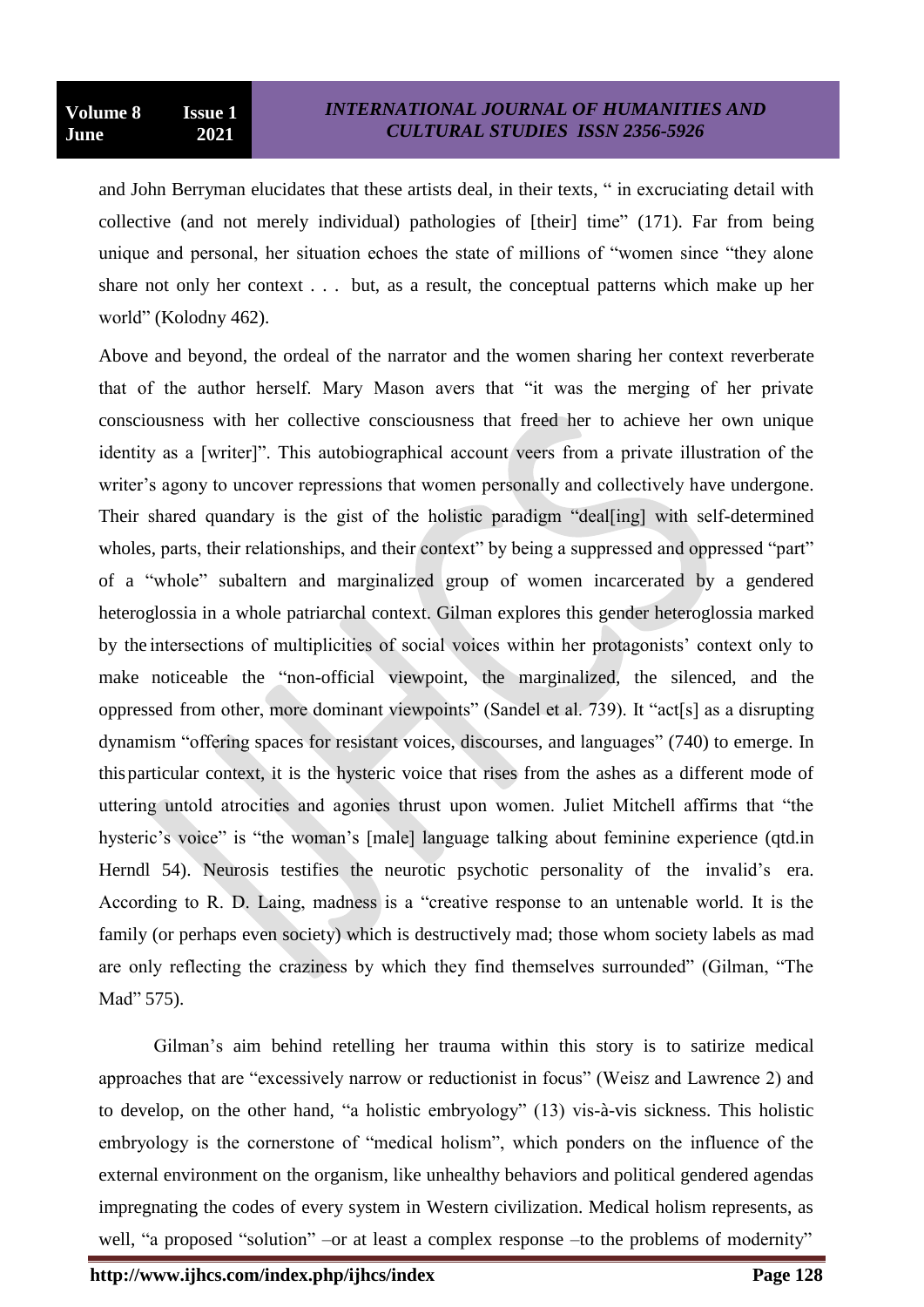(25) offering an alternative to the "therapeutic pessimism of the late nineteenth century" (29), through viewing the brain holistically with a broader view of the context in which illness occurs. To put it a nutshell, the present article has traced the narrator"s voyage into insanity. This descent into hysteria is shaped by a convergence of medical and patriarchal beliefs marked by a gendered heteroglossia. The heroine of the story is holistically enmeshed within a social context marked by sexism rather than living in isolation (Olshansky 64). Respectively, she undergoes this context as influencing her health by becoming hysterical. Reading Gilman"s text through a holistic paradigm by taking into consideration the "fundamental interconnection among the diverse aspects of reality" (Weisz and Lawrence 3) unravels the dehumanization of medicine and modern life" (3), and calls attention to the necessity of focusing on the entire person or group within a larger environment. The etiology of hysteria is complex and not entirely fathomed by medical discourse, but relying on a relational approach offers a very plausible and valuable way of conceptualizing this psychic problem. Instead of hysterisizing women's bodies, therefore, and reducing hysteria into "reductionist taxonomic schemes" (Weisz and Lawrence 3), it would be judicious and more insightful to focus on women as a large suppressed group within a sexist patriarchal context. It is only through having a feeling of "wholeness" (7) that women can combat piercing psychic fragmentation and alienation.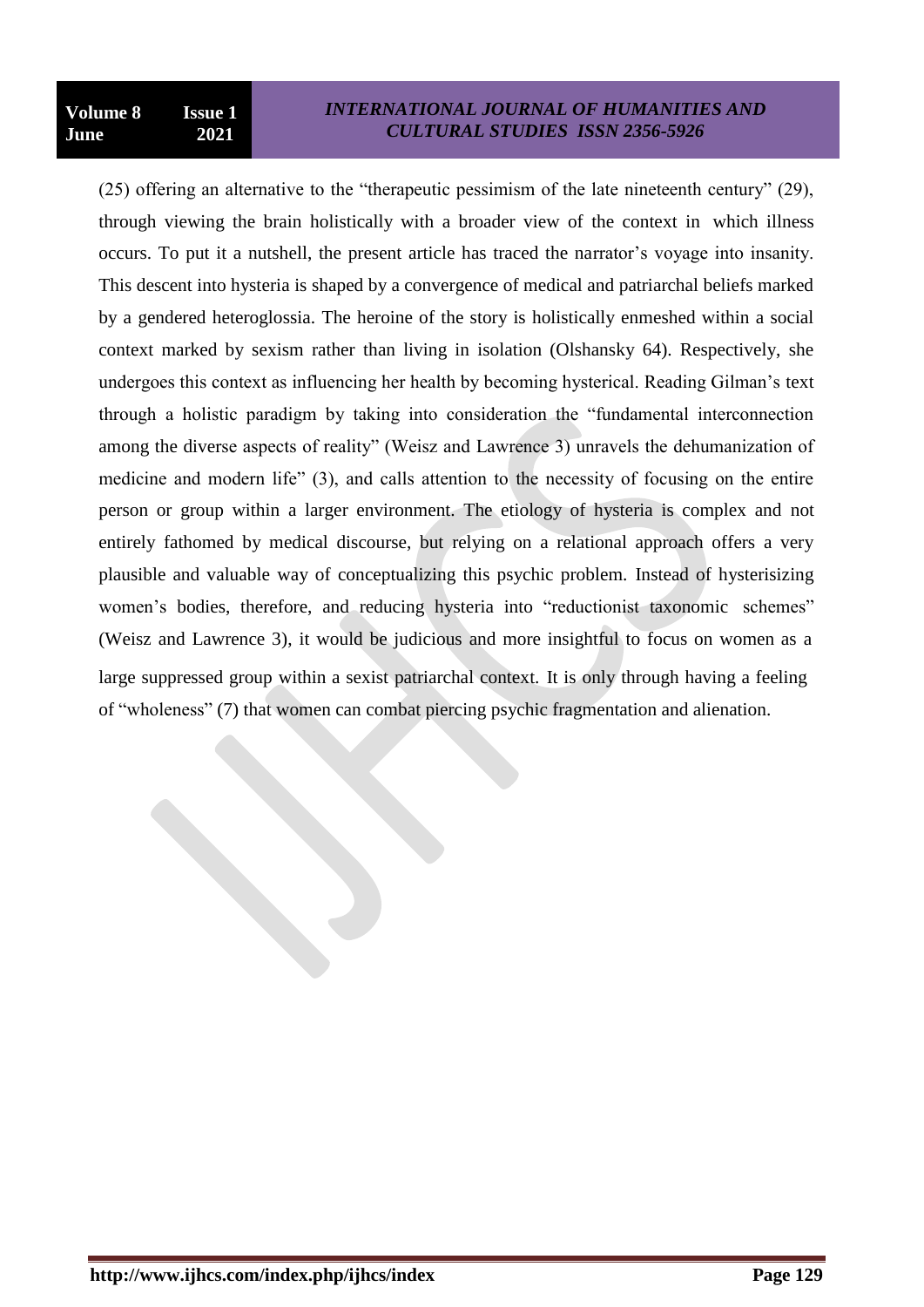#### **Works Cited**

Gilman, Charlotte. "The Yellow Wallpaper." Ed. Carlo Kivo. Boston: Earl McPeek, 1999.

#### **Secondary Sources:**

- Bakhtin, M.M. "Discourse in the Novel." *The Dialogic Imagination*. Ed. Michael Holquist. New York: U of Texas P, 1981. 259-422.
- Bawer, Bruce. "Sylvia Plath and the Poetry of Confession." *Sylvia Plath*. Ed. Harold Bloom NY: Infobase Publishing, 2007. 7-20.
- Bouson, J. Brooks. *Oppositional Strategies and Narrative Design in the Novels of Margaret* Atwood. New York: Massachusetts UP, 1993.
- Carruth, Mary C. "Teaching the Politics of Difference and The Yellow Wallpaper in Women"s Literature Classes." *Approaches.* Eds. Denise D. Knight and Cynthia. Davis. 150-58.
- Chi, Hsinying. *Artist and Attic: A Study of Poetic Space in Nineteenth-Century Women Writing.* New York: UP of America, 1980.
- Colburn, Steven E., ed. *No Evil Star: Selected Essays, Interviews and Prose*. Ann Arbor: University of Michigan Press, 1985.
- Cuddon J. A. *Literary Terms and Literary Theory*. 4<sup>th</sup>. Ed. London: Penguin Books, 1977.
- Davis, Cynthia J. "Teaching The Yellow Wallpaper in the Context of American Literary Realism and Naturalism." Eds. Denise D Knight and Cynthia J. Davis.166-73.
- Dekoven, Marianne. "Gendered Doubleness and the Origins of Modernist Form." *Tulsa Studies in Women's Literature Toward a Gendered Modernity* 8. 1 (1989): 19-42.
- Diamond, John. *Holism and Beyond the Essence of Holistic Medicine.* New York: Enhancement Books, 2001.
- E Gough, Val, and Jill Rudd, eds. *A Very Different Story: Studies on the Fiction of Charlotte Perkins Gilman.* Liverpool: Liverpool UP, 1998.
- Eliot, T.S. "Tradition and the Individual Talent." *Perspecta* 19 (1982): 40.
- Ford, Karen Jackson. *Gender and the Poetic of Excess: Moment of Brocade*. New York: University Press of Mississippi, 1997.
- Freud, Sigmund. *Civilization and its Discontents*. Trans. Joan Riviere. New York: Dover Publications, 1994
- Gilman, Charlotte Perkins. *The Home: Its Work and Influence*. Oxford: Altamira Press, 2002.
- ---. *The Living of Charlotte Perkins Gilman: An Autobiography*. New York: Appeleton Century, 1935.
- Gilman, Sander L. "The Mad Man as Artist: Medicine, History and Degenerate Art." *Journal of Contemporary History* 20.4 (1985): 575-97.
- Golden, Catherine J. "Teaching The Yellow Wallpaper Through the Lens of Language." *Approaches*. Eds. Denise D. Knight and Cynthia.Davis.53-60.
- Gough, Val, and Jill Rudd, eds. *A Very Different Story: Studies on the Fiction of Charlotte Perkins Gilman.* Liverpool: Liverpool UP, 1998.
- Goytisolo, Juan. "Literature Pursued by Politics." *The Review of Contemporary Fiction* 19.3 (1999): 38.
- Harris, Judith. *Signifying Pain: Constructing and Healing the Self Through Writing*. n. p.: Sunny Press, 2003.
- Hayes, Kelvin J. *The Cambridge Companion to Edgar Allan Poe*. Cambridge: Cambridge University Press, 2002.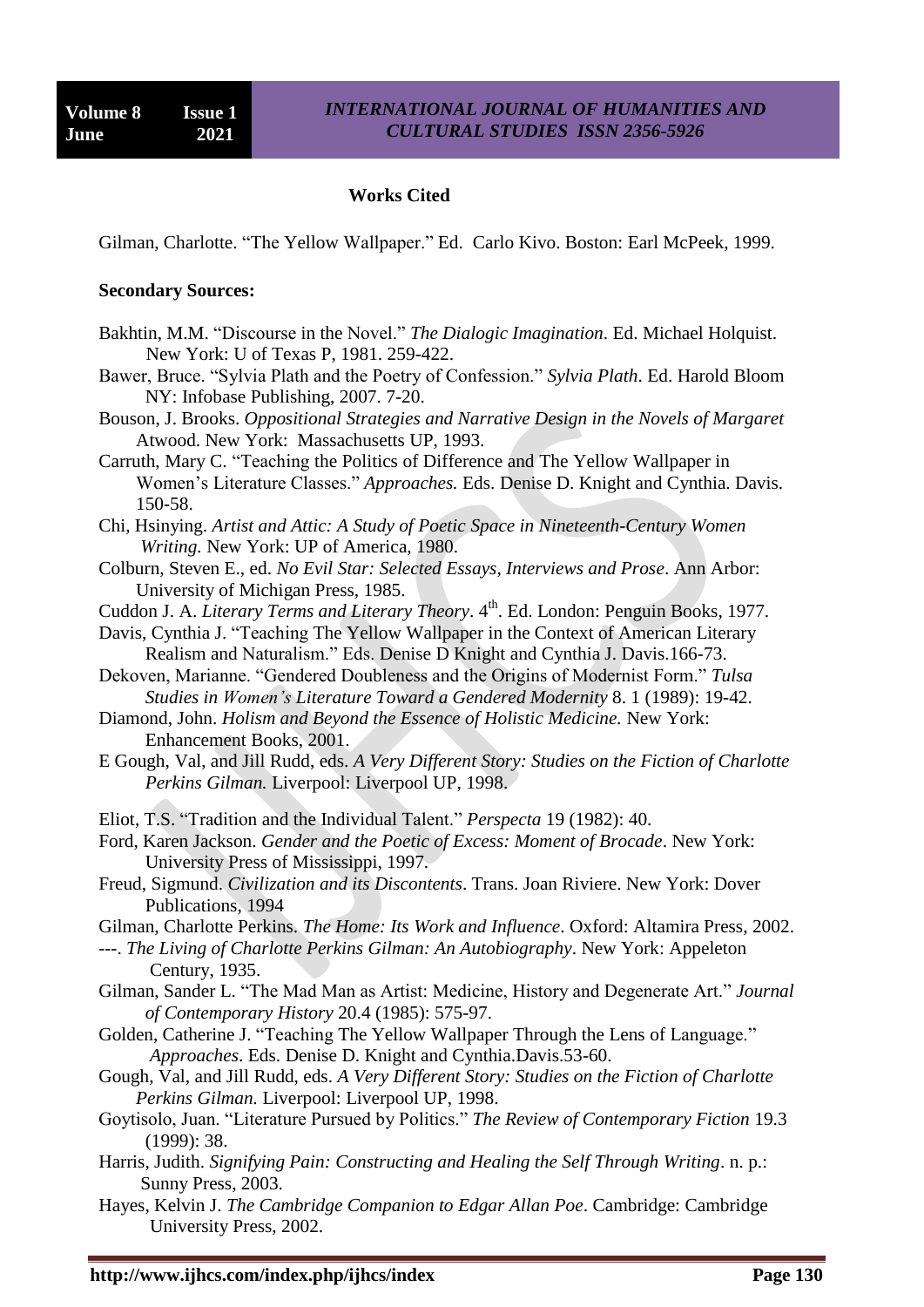- Hedges, Elaine R. "Scudder"s Comment on The Yellow Wallpaper." *The Yellow.* Ed. Carol Kivo .33-34.
- Hill, Mary A. "From Charlotte Perkins Gilman the Making of a Radical Feminist." *The Yellow.* Ed. Carol Kivo.56-76.
- Harris, Judith. *Signifying Pain: Constructing and Healing the Self Through Writing*. n. p.: Sunny Press, 2003.
- Hayes, Kelvin J. *The Cambridge Companion to Edgar Allan Poe*. Cambridge: Cambridge University Press, 2002.
- Herndl, Diane Price*. Invalid Women: Figuring Feminine Illness in American Fiction and Culture,* 1840-1940. London: UNC Press, 1993.
- Hover, Janet Gabler. "Teaching the Yellow Wallpaper through French Feminist Literary Criticism." *Approaches*. Eds. Denise D. knight and Cynthia J. Davis.90-96.
- Ife, Jim. *Community Development in an Uncertain World: Vision, Analysis and Practice*. Cambridge: Cambridge University Press, 2013.
- Jackson Ford, Karen. *Gender and the Poetics of Excess: Moments of Brocade*. Jackson, MS: U. P. of Mississippi, 1997.
- Kivo, Carol, ed. *The Yellow Wallpaper*. New York: Earl McPeek, 1998.
- Knight, Denise D. "All the Facts of the Case. *Gilman's Lost letter to Dr. S. Weir Mitchell American Literary Realism* 37. 3 (2005): 279-77.
- Knight, Denise D., and Cynthia J. Davis, eds. *Approaches to Teaching Gilman's The Yellow Wallpaper and Herland.* New York: The Modern Language Association of America, 2003.
- Kolodony, Annette. "A Map for Reading: Or, Gender and the Interpretation of Literary Texts." *New Literary History on Narrative and Narratives* 11. 3 (1980): 451-97.
- Lane, Ann J. "From to Herland and Beyond: The Life and Works of Charlotte Perkins Gilman." *The Yellow*.37-56.
- ---. *The Charlotte Perkins Gilman Reader.* University of Virginia Press, 1999.
- Macpike, Loralee. "Environment as Psychopathological Symbolism in

The Yellow Wallpaper." *American Literary Realism* 8. 3 (1975): 286-88.

- Madsen, Deporah L. *Feminist Theory and Literary Practice*. Cambridge: Pluto Press, 2000.
- Mourning Becomes Paula: The Writing Process as Therapy for Isabel llende."*Hispania*86.2 (2003): 237-43.
- Malpas. Jeff. "Holism and Indeterminacy." *Dialectica* 45. 1 (1991): 47-58
- Mason, Mary Grimley. Introduction: Journeys: Autobiographical Writings by Women. Eds. Mason and Carol Hurd Green. Boston, MA: G. K. Hall. Xiii-xv, 1979.
- Melton, John. "On The Merits of Holism in Understanding Societal Health Needs". *The Centennial Review* 17. 1 (1973): 1-19
- Nelson, Deborah. *Pursuing Privacy in Cold War America*. New York: Columbia U. P., 2002.
- Oates, Joyce Carol. "On the Awful Rowing Toward God". *Anne Sexton: the Artist and Her Critics*, Ed. J. D. McClatchy. Bloomington: Indiana University Press, 1987. Print.
- Olshansky, Ellen. *Integrated Women's Health: Holistic Approaches for Comprehensive Care*. New York: Aspen Publishers, 2000.
- Pilcher, Jane, and Imelda Whelehan*. 50 Key Concepts in Gender Studies*. London: SAGE, 2004.
- Redmann, Jennifer. "Writing Hysteria." *Women in German Yearbook* 18 (2002): 202-24.
- Rigney, Barbara Hill. *Madness and Sexual Politics in the Feminist Novel: Studies in Bronte, Woolf, Lessing, and Atwood.*University of Wisconsin Press, 1978.

Rosenberg, Caroll Smith and Charles Rosenberg. "The Female Malady: Animal Medical and Biological Views of Women and Her Role in Nineteenth-Century America." *The*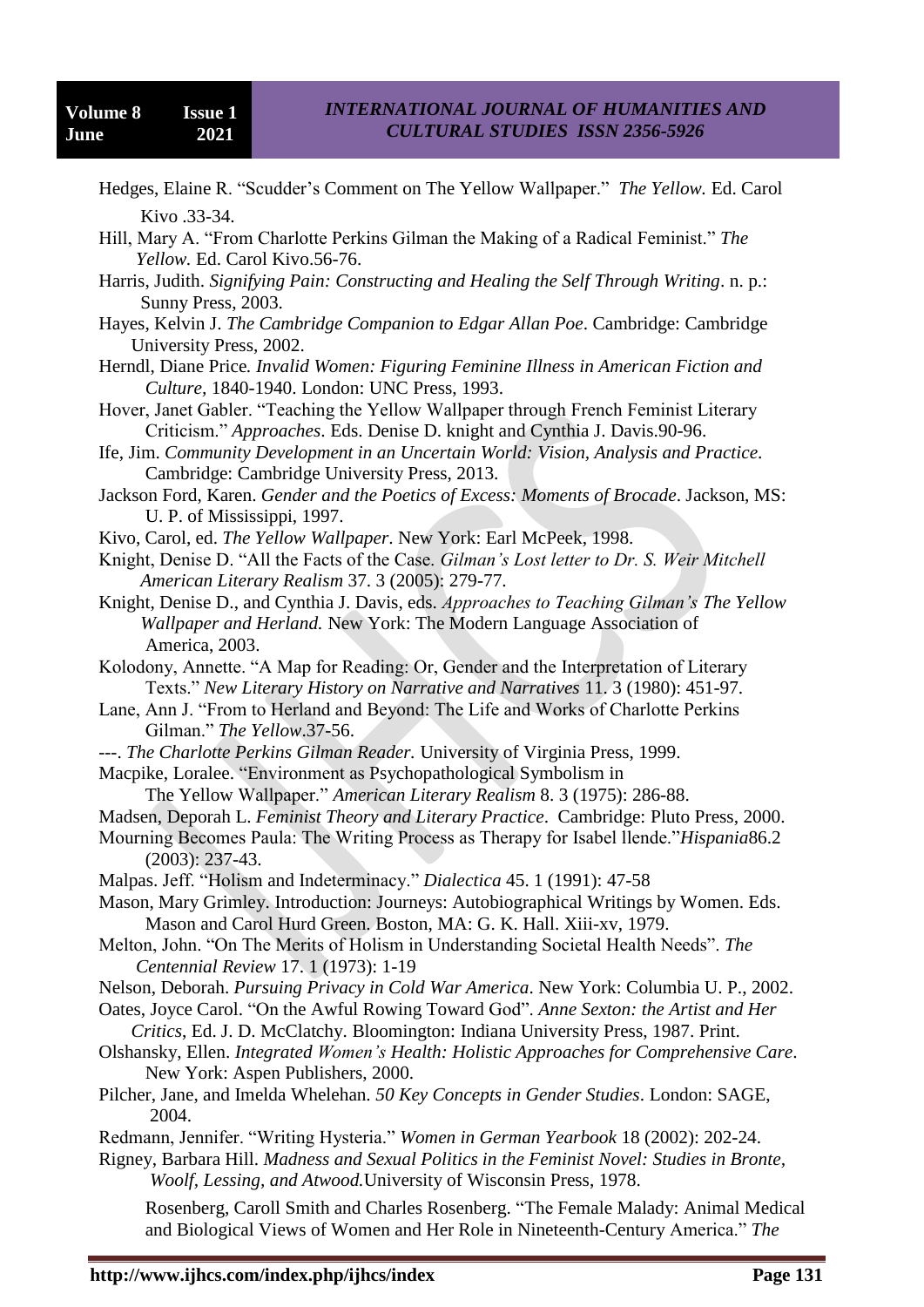*Journal of American History* 60.2 (1973): 332-56.

- Russ, Joanna. "On the Fascination of Horror Stories, Including Lovecraft's." Science Fiction *Studies* 7.3 (1980): 350-52.
- Sandel, et al. *The International Encyclopedia of Language and Social Interaction, 3 Volume* Set. New York: John Wiley and Sons, 2015.
- Schorkhuber, Verena. *Charlotte Perkins Gilman's The Yellow Wallpaper: An Analysis*. Norderstedt Germany: GRIN Verlag, 2008.
- Schwartz, Agatha. "Austrian Fin- de- Siècle Gender Heteroglossia: The Dialogism of Misogyny, Feminism and Virophobia."*German Studies Review* 28.2 (2005): 347-66.
- Schug, Linda. *Women in Charlotte Perkins Gilman's Theoretical and Utopian Writings.* Norderstedt Germany: Grin Verlag*, 2009*
- Sexton, Linda Gray and Ames, Louis. *Anne Sexton: A Self-Portrait in Letters.* Boston: Houghton Mifflin, 1977.
- Shannon, Scott. *Handbook of Complementarity and Alternative Therapies in Mental Health.* New York: Academic Press, 2002.
- Shepherd, M. and O. L. Zangwill. *Handbook of Psychiatry Volume 1, General Psychopathology.* New York: The University of Cambridge, 1983.
- Shumaker, Conrad. "Too Terribly Good to Be Printed: Charlotte Gilman"s The Yellow Wallpaper." *American Literature* 57.4 (1985): 588-99.
- Smith, Sidonie, and Julia Watson. *Reading Autobiography*: *A Guide for Interpreting Life Narratives.* London: U of Minnesota Press, 2010.
- Theriot, Nancy M. "Women"s Voices in Nineteenth-Century Medical disease: A Step Towards Deconstructing Science." *Chicago Journals* 19.1 (1993): 1-31.
- Thrailkill, Jane F. "Doctoring the Yellow Wallpaper." *ELH* 69.2 (2002): 525-66.
- Treichler, Paula A. "Escaping the Sentence: Diagnosis and Discourse in "The Yellow Wallpaper." *The Yellow.* 77- 93.
- Wood, Ann Douglas. "The Fashionable Diseases: Women"s Complaints and Their Treatment in Nineteenth-Century America." *Journal of Interdisciplinary History* 4.1 (1973). 25- 52.
- Middlebrook, Wood Diane. "What was Confessional Poetry." *The Columbia History of America Poetry*. Ed. Jay Parini. New York: Columbia UP, 1993. 632-49.
- Weisz, George, and Christopher Lawrence. *Greater Than the Parts: Holism in Biomedicine, 1920-1950.* New York: Oxford University Press, 1998.
- Williams, Joan C. "Deconstructing Gender." *Michigan Law Review* 87.4 (1989): 797-845.